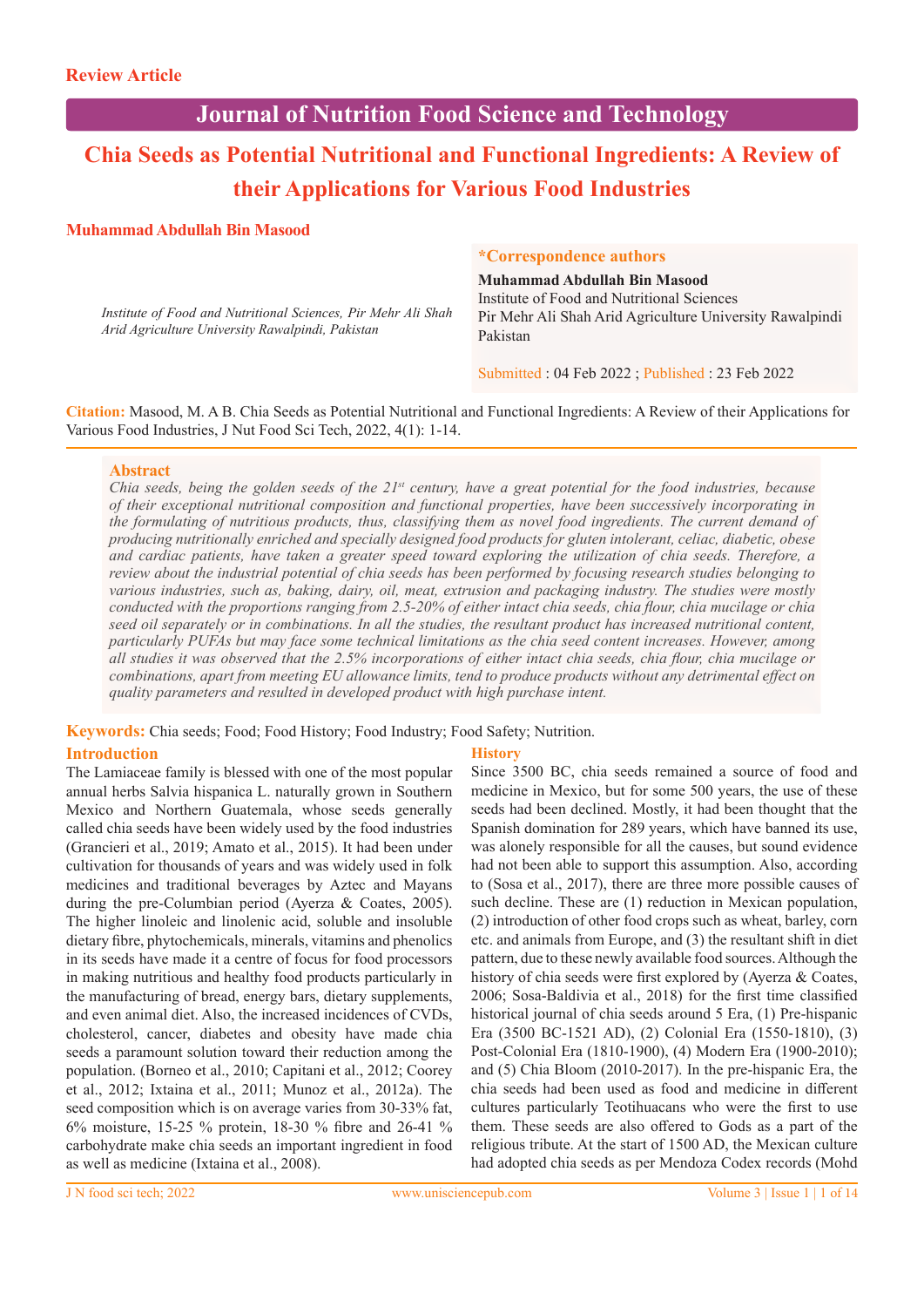Ali et al., 2012) Colonial Era was characterized by Spanish domination; thus, significantly causing chia seeds to become almost extinct from Mexico (Ayerza, 2014). However, some areas of Mexico remained to cultivate chia seeds and its tradition owing to the lower influence of Spanish and because these regions are mountainous and lack easy access to water and land (López, 2010). Such retention of chia cultivation had resulted in positive consequences during the post-colonial era during which Mexico gained independence. Also, (Urbina, 1887) proved that chia seeds didn't grow in Spain. This together with other researches on genetics and agronomic practices provided a source of attraction for USDA (Maisch, 1882; A. Sosa et al., 2016). As a result, in the modern era, projects launched and research teams from USA & Argentina began to visit Acatic, Jalisco and Mexico for getting awareness and training about chia and its agronomic practices (Ayerza & Coates, 2006). In addition, during the year 2009, European Parliament classified chia to be the novel food item by passing a Regulation with EC No. 258/97. All these efforts provided a resource bank that took chia toward the blooming period. All over the world, chia seeds got attention and offered researches over a wide range of applications starting from food, medicine and to other food and non-food industrial products (FSAI, 2015). Being used in 30 countries, the future of chia seeds is very promising. The reason lies in its unique constituents and their possible health and technological advantages (Gleeson et al., 2014; Mohd Ali et al., 2012).

## **Nutritional Value**

Chia seeds; the golden seed of the 21st century, which are richly packed with carbohydrates, proteins, fats, fibre, vitamins, minerals and polyphenols, have been acknowledged by the European parliament to be the novel food source (Orona-Tamayo et al., 2017). It has 26-41% carbohydrates, 30-35% fat mostly PUFAs (ω-3 & ω-6) while 10% saturated fats, 15- 24% non-gluten protein and about 18-30% fibre (Ullah et al., 2016). Also, the seeds provide Ca, P and K about 6 times, 11 times and 4 times more than milk (Coates & Ayerza, 2009). Protein potion mainly consists of globulins, albumins, glutelin and prolamin with their percentages to total protein content about 52-54%, 17.3-18.6%, 13.6 and 17.9% respectively. one of the important characteristics that have made chia a very valuable alternative and indeed a solution for celiac and gluten intolerance patients is its absence of gluten. The fibre portion that is over 35% in most seed varieties is equivalent to the RDA of an adult. Besides these macro and micronutrients, a wide range of polyphenolics with high antioxidant capacity are present in about 0.88-1.6 GAE/g of chia seeds/flour (Capitani et al., 2012; Reyes-Caudillo et al., 2008) Among these antioxidants, tocopherols, gallic, caffeic, chlorogenic, ferulic, and rosmarinic acids are present in significant amounts. Isoflavones such as daidzin, glycitin, genistin, glycitein, and genistein are also packed in chia seeds having ranges between 0.005-0.0066 mg/g of chia seeds (Martínez-Cruz & Paredes-López, 2014).

## **Oil Industry**

Several studies were carried to extract oil employing solvent

extraction, supercritical fluid extraction and pressurized liquid extraction. Temperature, time and pressure are the three factors affecting oil extraction of Mexican and Argentinian varieties. In the former variety, the recovery was 92.8% under conditions such as 80 °C for 300 min at 45MPa whereas in the latter one, about 82-97% recovery was obtained under the same conditions except for temperature and time usually about 60 °C for 138 min. For achieving maximum extraction yield, temperature and pressure need to be high enough. Using supercritical fluid extraction, the yield of around 7.2% and 10.6% were obtained as the weight of oil extracted per weight seeds (Guindani et al., 2016; Uribe et al., 2011). Moreover, the solvent ethanol in combination with cosolvent ethyl acetate used for extracting residual oil from chia seed cake increases yields by 2.5 %. However, ethyl acetate can be used singly to achieve 27.2% yield via extraction backed by the application of ultrasounds (Tolentino et al., 2014). Besides this, traditionally used solvents i.e. propane, hexane or petroleum ether are also used for chia seed oil extraction via the Soxhlet process (Amato et al., 2015; Segura-Campos et al., 2014). Although different studies carried extraction via various methods the percentage of α-linolenic acid and linoleic acid in the oil remained the same as mentioned before (Dąbrowski et al., 2017). The oil extracted in turn can be utilized as such or to produce a wide range of fatty products.

## **Edible Oil**

The oil content of chia seeds influenced by factors such as cultivation, climatic condition, geographical region and extraction method varies from 25-35% (Borneo et al., 2010). The fatty acid profiling revealed chia seeds to be enriched with polyunsaturated fatty acids (PUFA), particularly linoleic and linolenic acid, with percentages 15-20 and 60-65, respectively (Porras-Loaiza et al., 2014). Such a rich presence of ω-3 and ω-6 fatty acids, owing to current health outcomes, have attracted their applications for both food and medicinal purpose.

#### **Mayonnaise**

Mayonnaise is an oil in water type food emulsion with high caloric content mainly made from oils, water, egg yolk, and vinegar (Rahmati et al., 2014). The egg yolk acts as an effective emulsifier. However, The increasing demand for PUFA rich, fat less and eggless food products have left the food processors to look for other suitable ingredients (O'Sullivan, 2017). The three in one features of chia seeds, i.e. high PUFAs, fat mimicking and egg mimicking characteristics of chia seeds, have provided all needed for producing such mayonnaise. Firstly, (Fernandes & Mellado, 2018) employed fat and egg replacing property of chia seeds by using its freeze-dried mucilage. Egg substituted mayonnaises have scored, more in terms of overall quality, almost near commercial mayonnaises than oil substituted ones. However, the mayonnaise with oil substitution up to 45% reduces 50% fat, along with high stability whilst egg substitute up to 35%, only 0.94% fatty reduction and emulsion lower stability has seen which is inconsistent with the aim of the study. Rojas used micro-encapsulated chia seed along with pumpkin seeds and Baru oil to increase the PUFA content of Mayonaise (Rojas et al., 2019). The mayonnaise has attained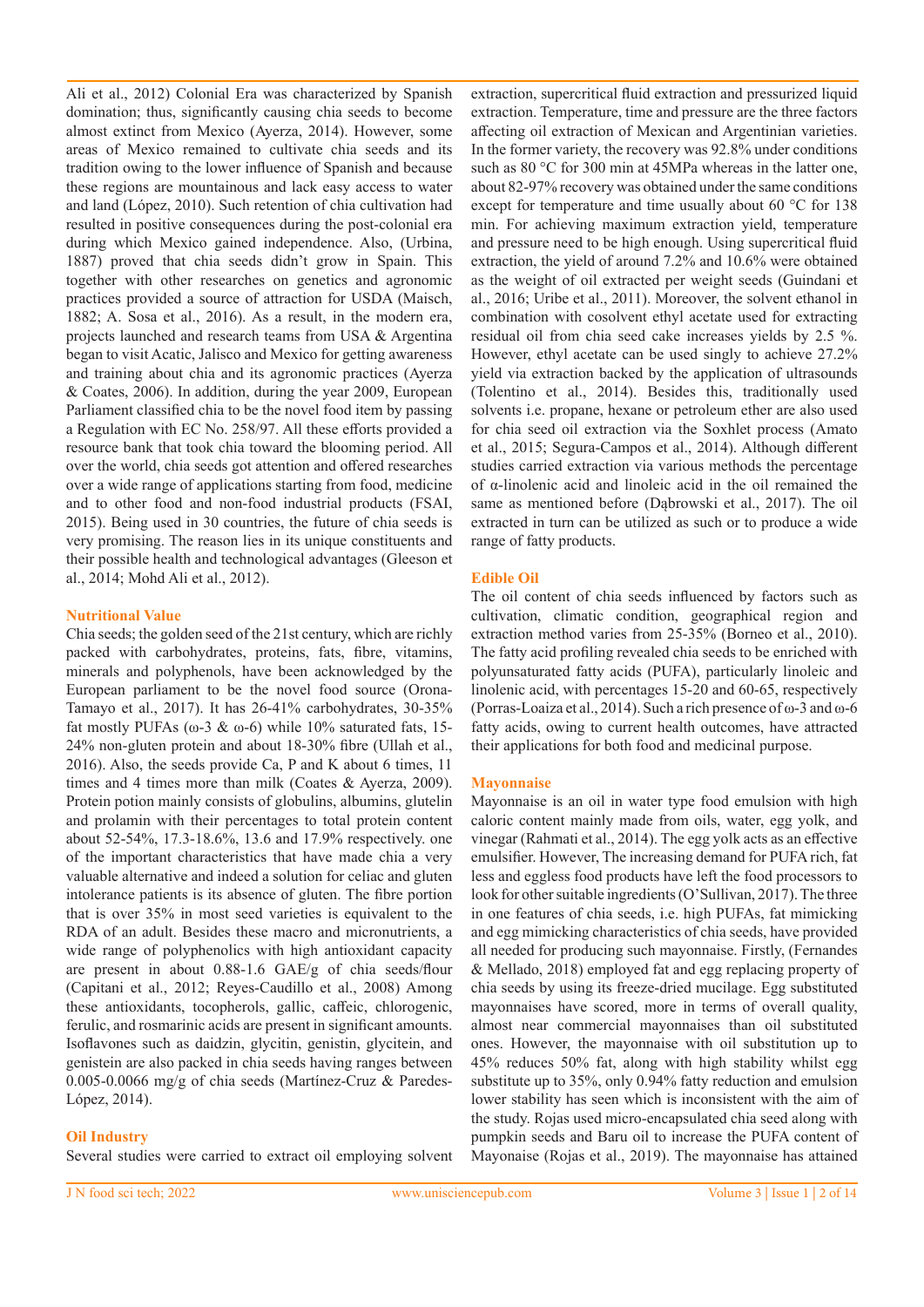an increase in PUFAs, along with higher thermal stability and protection from oxidation due to the presence of polyphenolics in chia seeds.

## **Beverage Industry**

Under the current demand for natural functional beverages along with omega-3 fatty acid fortification, chia seeds possess a great potential in the formulation of such beverages (Koner et al., 2019; Panse et al., 2019). Also, the richness of minerals and vitamins in chia seeds make them suitable ingredients, for solving micronutrient deficiencies in developing countries, where people frequently suffer from diet-related maladies, owing to lack of adequate protein, dietary fibre, iodine, calcium, iron and other nutrient intakes, which are responsible for body functioning (Ahmad & Ahmed, 2019; Prathyusha et al., 2019). Chia seeds had been used in making traditional beverages, but very scarce work has been done considering the incorporation of chia seeds in beverages (Cornelis, 2019). Generally, beverages contribute 80% of the total water intake and are associated with reducing the risk of several chronic diseases, namely; diabetes, cardiovascular diseases, cancer and obesity, except for carbonated, sweetened and alcoholic beverages (Cornelis, 2019). Since 3500 BC, it had been used to prepare traditional beverages by Aztecs. Moreover, a refreshing and nourishing prepared during that time had been considered the base recipe which gave rise to 'chia Fresca nowadays consumed in Mexico, Arizona and California (Sahagun, 1999; Coates, 2011). However, the incorporation of chia seeds to prepare beverages has been done very scarcely. (Battalwar & Shah, 2015), prepared two types of beverages i.e. fruit punch and smoothie by using 8 g and 4 g chia seeds respectively. The main aim of the study is to look for sensory acceptability in terms of colour, taste and consistency, which although less as compared to the standard sample; but wasn't significant. Similarly, (Dyakonova & Stepanova, 2016), prepare smoothies by incorporating 0.5-2 g chia seed but along with walnut to increase the content of n-3 fatty acids. The incorporation has resulted in 100% stability for a period of 24 h along. Also, the prepared smoothie is recommended for all age groups, particularly for chronic CVD patients, by fulfilling 30% needs of n-3 and n-6 in a healthy individual. Besides these two pieces of research, two patents also have been prepared using chia seeds. Firstly, in 2009 by (Minatelli et al., 2009) and secondly in 2019 by (Lu, 2019). The former has prepared patent beverages with increased nutrients and is stable without requiring any additional thickening agent because of the thickening effect provided by its seed mucilage, whereas the latter aimed at replacing tapioca with chia seeds in preparing 'Bobar', which is a popular drink of Asian region. Also, the problems regarding tapioca digestability, choking hazard in some people because of its texture and vulnerability to toxin formation has led to such replacement. The patent drink with chia seed besides its nutritional enrichment also exhibit a similar chewiness as desired in tapioca bobar. Moreover, the easy digestibility and rapid nutrient release of chia seeds with no need to mill or ground have made them attractive ingredients for the bobar. However, chia bobar has not been marketed yet and need attention for an industrialist to recognize its

applicability. Whilst, researcher have focussed their intentions over the preparation of beverages using whole chia seeds, one study have been recently done by (Stefani et al., 2019), using 0.1% chia seed mucilage as a structure in preparing n-3 enriched orange juice. Linseed oil was nano encapsulated using chia seed mucilage for the purpose. Also, regarding consumer acceptability, there is no significant difference between the pure orange juice, and the n-3 enriched orange juice. The juice besides enrichment with n-3 exhibit good bioaccessibility and protection against linseed oil oxidation.

## **Dairy Industry**

Milk, the chief ingredient of the dairy industry, has been recognized as healthy food for a long time (IDF, 2019). By 2021, the volume of the dairy sector is estimated at around 234 metric tons globally (Statista, 2018). For the Year 2019, milk production, Which is an important driver of the whole industry with a growth rate of 1.9%, has been anticipated about 859 million tonnes (FAO 2019). Among the major products, butter, cheeses, and fresh dairy products (such as yoghurt, which have attained dominance in almost every part of the world) have forecasted production values of about 13.593, 26.193, and 103 Million tons respectively by 2026 (OECD & FAO 2017). Resultantly, the incorporation of chia seeds in the formulation of these major products has been highlighted by researchers, nutritionists, and food technologists. However, there are a few research articles published indicating the potential application of chia seeds in the manufacturing of dairy products such as yoghurt, cheese, and Ice-cream. Kwon, et al. (2019) fortified yoghurt with chia seed water extract and chia seed ethanol extract in amounts 0.05 and 0.1% respectively. The study showed significant improvement in viscosity, syneresis, water holding capacity, fermentation rate, LAB growth, and radical scavenging activity. In addition to these quality parameters, the ethanolic chia extract resulted in the inhibition of hydrogen peroxide formed by lipopolysaccharides present in human colon cells. Goat milk cheese prepared by using chia seed oil around 3-5g/L has positively influenced cheese yield and α-linolenic acid content without affecting bacterial growth, coagulation, and ripening of cheese (Munoz-Tebar, et al., 2019). Chia seed mucilage has been shown to act as total replacers of emulsifiers and stabilizers in the formulation of ice-creams, which in turn have improved texture, overrun and melting characteristics of ice-cream but the darkness of colour (Campos, et al., 2016).

## **Packaging Industry**

The current trend to develop safe, nutritious and healthier food through environment-friendly practices have made the replacement of conventional packaging with biodegradable edible films (Avila-Sosa, et al., 2016). These films are continuous matrices made from lipids, polysaccharides, proteins, and combinations (Seyedi, et al., 2014). However, gelatin, a natural animal-derived polymer, has been used for this purpose because of its excellent properties in hindering oxygen and forming film matrix (Ahmad, et al., 2012). Two ways are indicating the potential application of chia seeds in formulating bio-degradable edible films with or without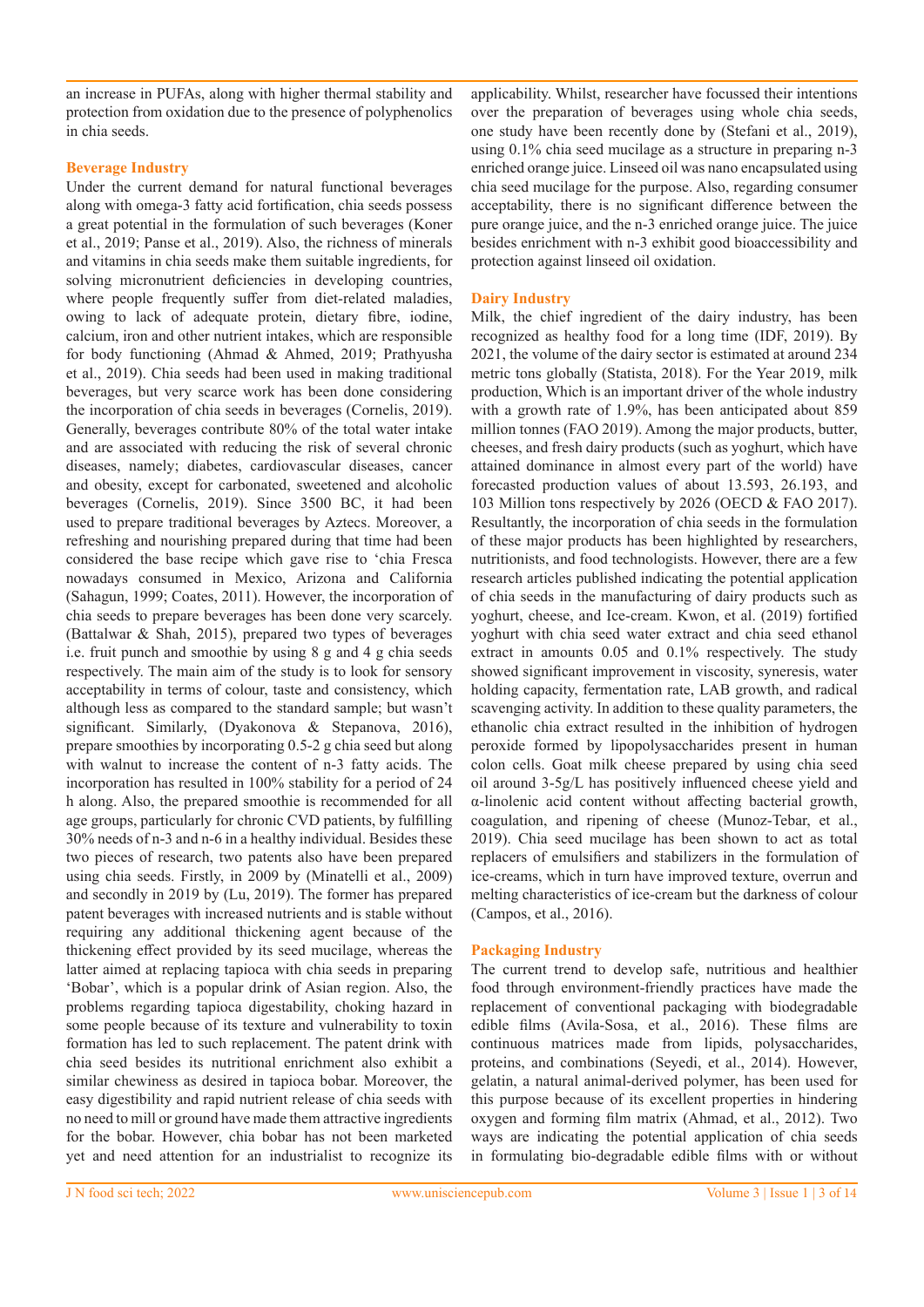essential oils. Whether the film is coated with essential oils or not, plasticizers played major roles in influencing the mechanical stability of these films (Khazaei, et al., 2014). Of the plasticizer usually used for the purpose, glycerol comes out to be the most suitable for polysaccharide-based films (Ghasemlou, et al., 2011).

## **Non-EO coated films**

The development of bio-degradable films through chia seed is achieved mostly by its mucilage, while only a few studies have indicated the use of whole chia seeds. The development of glycerole plasticized film, using chia-mucilage, and whey protein, in ratio 1:3 and at pH 10, resulted in higher tensile strength, elongation at break, and water barrier properties (Munoz, et al., 2012b; Rodea-Gonzalez et al., 2012). Dick et al. (2015), prepared films using 1% chia mucilage and glycerole as a plasticizer with concentrations of 25%, 50% and 75%. He found that increasing the concentration of plasticizer, the higher will be the water vapour permeability and elongation at the break, while lower will be tensile strength and Young's modulus. Chia flour along with maize starch exhibit improved film characteristics as compared to previous studies (Dick., et al., 2016). Although elongation at break was still lower, these films possessed nutritional properties, owing to the incorporation of chia flour.

## **EO coated films**

The development of EO coated edible films have been started recently to lessen the use of chemical additives, thereby protecting the food against microbial spoilage and increasing its shelf life (Alves-Silva, et al., 2013; Cortes-Camargo et al., 2019). There are enough researches conducted on the addition of essential oils in films made from polysaccharides, lipids and proteins, while very few have indicated their longer retention (Pelissari, et al., 2009). Although these EO edible films have provided a very valuable means in mitigating spoilage caused by microorganisms, there are some problems such as loss of oil during preparation and gravitational phase separation. Therefore, chia seeds owing to their exceptional mucilage properties have solved this problem (Capitani et al., 2012). Capitani et al. (2016a), who prepared clove films using chia seed mucilage and its protein fraction about 1-3% as polymer concentration, found that increasing the concentration of clove essential oil would enhance anti-microbial properties against some important pathogens such as Escherichia coli and Staphylococcus aureus. Although these films are thermally stable up to 350°C, the higher the concentration of essential oil the lower will be tensile strength and elongation at break. Moreover, the film with improved characteristics has 2% chia mucilage. Similarly, oregano essential oil has been successfully used to prepare anti-microbial edible film using chia seed mucilage and gelatin with almost longer retention of the antimicrobial activity against both gram-positive and gram-negative bacteria (Luo, et al., 2019). Moreover, these films besides, their improved mechanical properties, show similar results reported by Capitani et al. (2016b) for elongation at break, and tensile strength, as the incorporation of chia mucilage is increased.

## **Meat Industry**

The most important and indeed, the premium source of protein provides essential amino acids in enough amount to human beings for years. Globally, meat has been categorized as beef/ veal, mutton, poultry and pork with their production during the year 2018 about 70.93, 14.87, 123.12 and 120.48 Million tons, respectively (OECD and FAO, 2018). Meat products are normally categorized into 4 groups, namely whole meat products consisting of animal carcass, formed or re-structured meat products consisting of meat chunks or pieces, grounded meat products such as patties, kabab and emulsified meat products such as sausages and bologna usually prepared from finely minced meat slurry (Petracci, et al., 2013). Besides, the utilization of whole meat, processed meat products are more dominant and much liked by consumers. However, these products are often modified using techno-functional ingredients to maintain their shelflife, reduce formulation cost and maintain consumer image (Barbut, S. 2017). Under the current status of labelling products with a "clean label", indicating the product free from any synthetic additive, the development of processed meat products using natural ingredients are gaining consumer acceptance (Asioli, et al., 2017). Chicken nuggets: a very popular snack food among youngsters, fortified using 10% chia seed flour have a higher amount of dietary fibre and PUFAs, particularly ω-3 fatty acid while lower moisture, saturated fats and water activity without compromising both technological as well as sensory parameters (Barros, et al., 2018). One of the major factors affecting the quality of meat products is lipid oxidation that is associated with considerable losses (Falowo, et al., 2014). Thanks to chia seeds for their extraordinary antioxidant potential due to the richness of polyphenols that have shown excellent results in preventing the oxidation of pork sausage without compromising sensory attributes (Silva, et al., 2015). Similarly, Zaki (2018), who prepared camel meat burgers using chia seeds about 1, 3 and 5% also found these incorporations significantly reducing lipid oxidation under refrigerated storage without affecting sensory properties. Low-fat meat products although have been a global demand for the last decades due to a higher risk of cardiovascular diseases are often limited because of their hard texture, low juiciness, and worse flavour (Mallika, et al., 2009). The fat mimicking property of chia seeds have been successfully utilized to formulate these low-fat products with improved sensory and physiochemical properties almost similar to adding fat for a similar purpose (Ding, et al., 2018). Moreover, the lipid oxidation as indicated earlier also gets lowered particularly at 1% chia substitution. While research has focussed their attention on land animals, a study has been found on marine species named Cyprinus carpio or common carp indicating fortification with chia seeds flour up to 8% and providing valuable projections for future research (Santillan-Alvarez, et al., 2017). Further, the product containing 4% chia seed flour has improved cooking yield, hardy texture and higher protein and fibre content than commercial products. In addition to these in vitro studies conducted over the meat, in vivo studies have also been done on substituting chia seeds in feeds of pigs, broiler, rabbit, to enhance meat quality, nutrition and consumer acceptance (Ayerza, et al., 2002; Ayerza &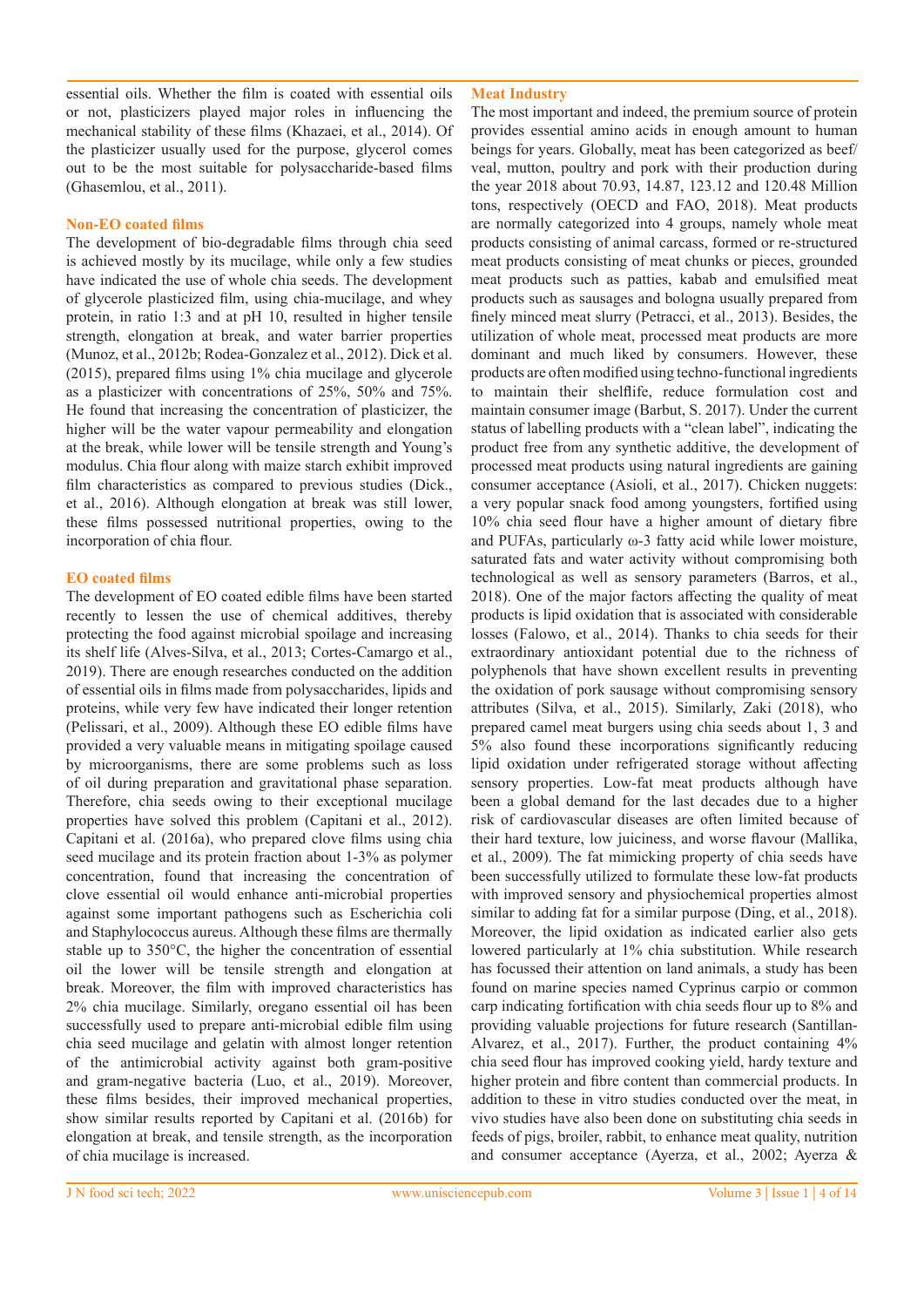Coates, 2009; Meineri, et al., 2010; Peiretti & Meineri, 2008).

#### **Snack Industry**

The higher prevalence of obesity and cardiovascular diseases (hereinafter CVDs) alone causing 1/3rd of the global deaths are chiefly associated with the consumption of ultra-processed foods that are normally rich in sugars, salt and saturated fat (Benjamin, et al., 2018; Lawrence & Baker, 2019). Almost 10% intake of these ultra-processed increases the risk of CVDs, coronary heart, and cerebrovascular diseases by the same 10% (Srour, et al., 2019). In addition to fat, sugar and refined starches; major ingredients, are significantly increasing the risk of diabetes, gluten intolerance, usually because of their high gluten and glycemic index thus, consumers are demanding snacks with the low glycemic index, absence of gluten and richness of PUFAs particularly ω-3 fatty acids. The ω-3 fatty acids which are normally present in marine species and leafy vegetables in considerable amounts are indeed highest in chia seeds about 69% of the total fatty acids (Kulczynski, et al, 2019). Resultantly, researches have begun on the development of chia substituted snacks to improve the product quality both in terms of nutrition and acceptability. Gluten-free chips containing 5% chia seed flour have met commercial acceptability along with increment in protein, dietary fibre, ω-3 fatty acids and antioxidant activity and almost negligible effect during the baking process (Coorey, et al., 2012). Although the chips which are substituted with more than 5% chia seed flour have a higher content of the aforementioned nutrients, they attain lower values against sensory parameters and acceptability. Likely, Rendon-Villalobos et al. (2012), who have used chia seeds flour to produce fibre rich corn tortillas with lower glycemic index owing to lower digestibility, also have found 5% substitution most preferred one both in terms of sensory evaluation. Besides this, these chia substituted tortillas have higher nutrients and antioxidants as compared to other low GI foods.

#### **Extrusion industry**

The marvellous applicability of chia seeds have also been assimilated by extrutionists but a few.

#### **Puffs**

The incorporation of grounded chia seeds ranging from 5-20 % for manufacturing of extruded corn puffs has resulted in a reduction of mechanical energy, expansion ratio, hardness and the total colour (Byars and Singh, 2015).

#### **Pasta**

Pasta is a widely used processed food after bread that is manufactured from cereals such as patent wheat flour and semolina. Although a rich source of energy owing to the richness of carbohydrates, it is however low in dietary fibre, vitamins and minerals. For this purpose several studies have been carried over fortification of pasta with either leaves or flour of sorghum, Algae, Oregano, Carrot, amaranth, Parsely and Peas (Borneo & Aguirre, 2008; Prabhasankar, et al., 2009; Boroski, et al., 2011; Khan, et al., 2013; Biney and Beta, 2014; Padalino. Et al., 2014; Seczyk, et al., 2016). In all these studies

slight changes have been observed but the fortified products have met quality and consumer acceptance. Chia seeds concerning their richness in dietary fibre, PUFAs, protein, antioxidants have attracted the attention of researchers toward exploring their processing potential in making nutritious pasta. Aranibar, et al., (2018) has prepared pasta by utilizing partially de-oiled chia flour in proportions of about 2.5%, 5% and 10%. During the study, pasta was evaluated against nutritional and technological aspects by considering parameters such as texture, colour, microstructure, protein, fibre content, polyphenol content, antioxidant activity and sensory evaluations by semitrained judges. About 5-10% incorporation of both chia seeds and their mucilages enhance physiological properties such as thickening and nutritional properties such as higher phenolic content and lower glycemic index (Menga, et al., 2017). Substituting 10% grounded chia seed would increase macro as well as micronutrients namely Ca, Mg, P, Cu, Zn and Fe by 2.2, 2, 1.4, 2, 1.5 and 3.5 times respectively (Naumova et al., 2017). Also, the substitution has made pasta shelf-stable for up to 15 days without affecting the colour, nutrient content and microcrystalline structure of the pasta. In addition to nutritional parameters; celiac disease and gluten intolerance which have resulted from long-term consumption of gluten protein, have led the consumer to take a shift from normal gluten pasta toward gluten-free pasta as the only available solution to these diseases is lifelong avoidance from gluten products (Caruso, et al., 2013; Pellegrini & Agostoni, 2015). Consequently, researches have been conducted on the development of gluten-free pasta but are limited by the fact that these glutenfree pastas have a higher content of saturated fat while lower other essential nutrients (Steffolani, et al., 2014). This has happened usually because they developed from refined flour or starches without subjecting these to fortification with essential nutrients. Chia seeds concerning the absence of gluten and exceptional nutrient content, have triggered the development of nutritionally enriched gluten-free pasta.

#### **Noodles**

Whilst, researchers have developed gluten-free pasta, the development of gluten-free noodles with almost similar objectives as discussed pasta earlier, have also been done recently but very scarce. Levent (2017), who prepared glutenfree noodles by incorporating chia seed flour up to 30% w/w found such incorporation significantly increased protein, fat, phenolic content and antioxidant activity by 1.7, 5.5, 2 and 2.6 times respectively. Moreover, this 30% chia seed flour could cover RDA of important minerals Ca, P, K, Mg, Fe and Zn by 22, 24, 19, 32, 25 and 19% respectively. However, this incorporation causes a reduction in surface smoothness and scores of speck and appearance in raw noodles and of chewiness in cooked noodles; therefore, 20% chia seed flour would be most suitable owing to negligible adverse effects regarding sensory properties.

#### **Baking Industry**

The prevalent dietary diseases such as obesity, diabetes, gluten intolerance and other problems related to the GI tract owing to long term consumption of less fibrous foods, have led bakers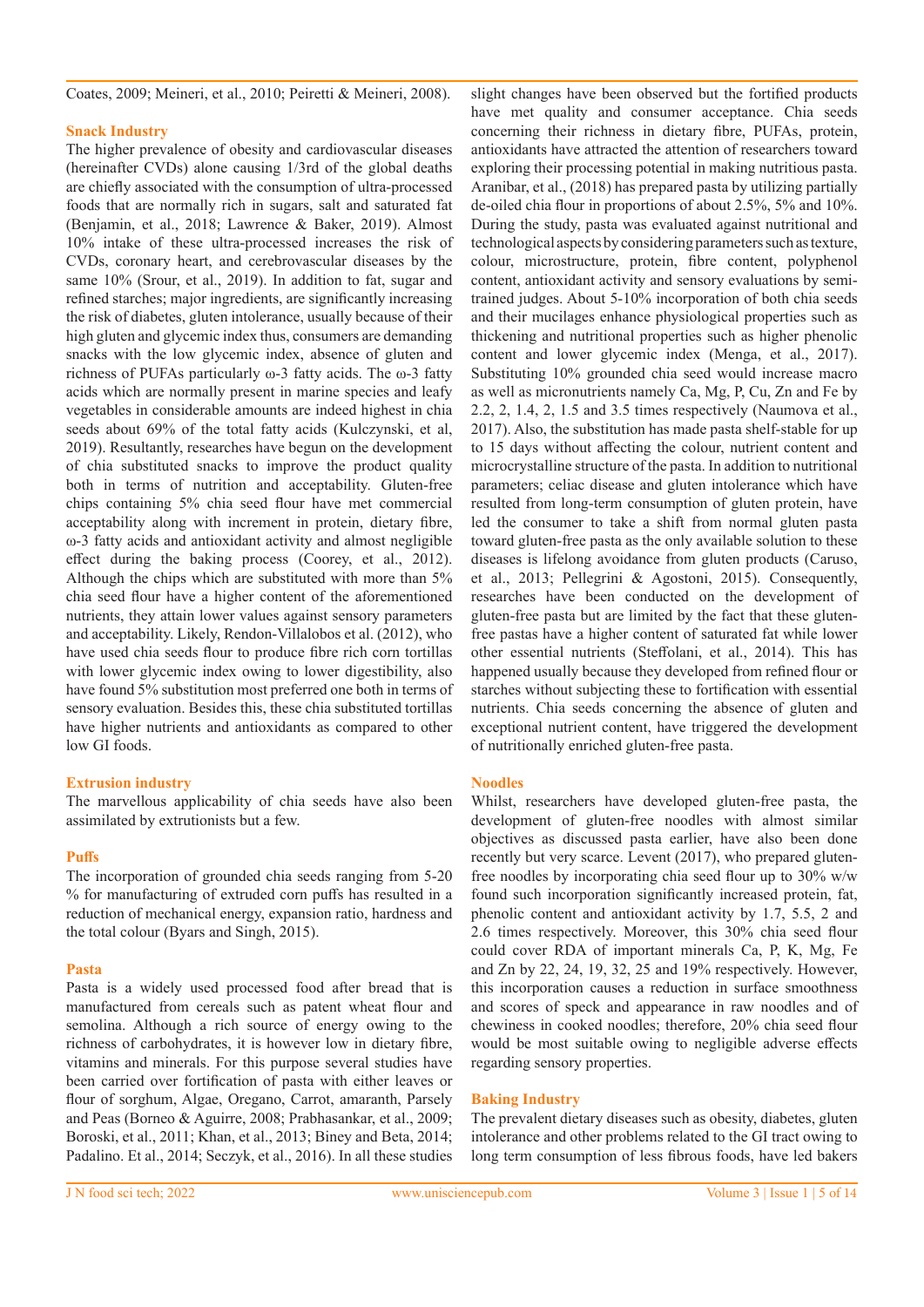to manufacture various bakery products by incorporating chia seeds to make low-fat gluten-free bread, biscuits, cakes and other bakery products. Whilst, nutritional aspects have been discussed in most studies, the processing parameters such as pasting characteristics, rheology, visco-elasticity and physiochemical interactions regarding the production of baked foods with chia have been covered by a few studies (Goyat et al., 2018).

#### **Bread**

Bread, which is the staple food for several people worldwide need to be formulated with new ingredients with comparatively paramount nutritional and health benefits. Regarding chia substitution, enormous research has been conducted over both commercial bread and some of its variants like pita bread, pan bread and tortilla. Mostly, the research objectives are based on nutritional improvement while to a lesser extent on other technological aspects. A Korean study on quality characteristics of bread about 3% incorporation of grounded chia has shown very different results than other studies thus making it to be a single study indicating high specific volume and lower firmness than bread without chia incorporation (Lee, 2013). Also, the bread has a more sensory acceptance score than bread without chia. Similarly, Zettel et al. (2015) also found lower crumb firmness than bread without chia by using chia gel 1-3%. However, the gel has less impact on the overall bread quality as more gel would make bread soft and sticky.

#### **Gluten bread**

In areas where gluten intolerance or celiac disease is not a problem, the development of chia fortified bread without being subject to gluten-free, have also been done to produce nutritionally enriched bread. Pizarro et al. (2015) who studied substitution of chia seed flour up to 20% along with vital gluten up to 4% for observing technological, nutritional and sensory changes, have found that up to 10% of chia seed flour bread with improved characteristics can be developed (Huerta et al., 2016). Increasing the content of chia seed flour increases fat particularly PUFAs, protein and fibre but there can be limitations such as low specific volume, high firmness and lower viscosity almost similar to those reported for chia seed flour in gluten-free bread by Steffolani et al. (2014). However, the problem can be solved by adding vital gluten content up to 2%. Likely, Sayed-Ahmad, et al. (2018), also focused upon fortifying bread using 2-6% chia seed flour and chia seed cake along with vital gluten incorporation. Although bread with both chia incorporations has indicated lower firmness like Korean study and increase in nutrient content particularly chia seed cake which has resulted in more carbohydrates, protein and fat than chia seed flour, the sensory acceptability is lower by 10% when compared to bread without chia seeds. Moreover, the study hasn't evaluated quality parameters such as loaf volume, bread softness.

## **Low saturated fat bread**

The prevalent demand for bread with lower saturated fats and higher PUFAs by cardiac patients could be resolved through chia substitution because of its higher PUFA content usually 83%, thus, making it to be the richest among other edible oil seeds. While the development of nutritionally enriched bread is focused, the bread with improved nutrition depending upon particular conditions such as for obese person have also done (Liu, et al., 2007). However, restoration of quality and other attributes related to the high-fat product are major challenges regarding the formulation of these low-fat products (Worrasinchai, et al., 2006). Since, the fats play vital roles in bread manufacturing such as promoting dough aeration, providing lubrication during the mixing, improving the product texture, increasing loaf volume and delaying starch retrogradation, the chia seed because of its high mucilage could provide fat mimicking effect, thereby replacing fat to a considerable degree without any major effect on its consumer acceptance (Verdu, et al., 2017; de Lamo & Gomez, 2018). Giaretta et al. (2018), prepared bread by using chia seed 20% along with Kinako flour to reduce saturated fat while increasing PUFAs and lower ω-3/ω-6 ratio. The study indicated higher retention of PUFAs particularly ω-3 about 92.44% without being affected by high-temperature processing. Fernandes & Salas-Mellado (2017), upon preparing bread by replacing fat with chia mucilage up to 25%, 50%, 75% and 100%, found that chia mucilage can replace up to 56.6 % fat. Also, these low-fat bread have passed against the technological and sensory parameters except with a slight impact on specific volume and crumb firmness. However, the bread with 75% and 100% fat replacement by chia mucilage dried at 50°C achieved higher scores about 89.5 and 93.79 respectively. Thus, these higher scores further confirmed their industrial applicability as defined by Dutcosky (1996) who said that the bread with scores between 61-80 against quality could be regarded as regular and with scores between 81-100 as good quality bread. Moreover, the low water activity of these low-fat bread significantly reduces microbial growth due to water absorption by chia mucilage. The value of bread colour which has been over 7 add further fuel to their acceptability as colour is an important parameter that consumer has in mind while buying. Similarly, Coelho & Salas-Mellado (2015) also found that a lower amount of chia seed about 7.8% would produce bread with an overall quality score of 92.1 and the same above 7 scores against sensory evaluation like Fernandes & Salas-Mellado (2017). However, limitations are there such as increased firmness and colour of the crust. Additionally, the lower specific volume has been observed but that differs from commercial bread by 0.3%. Gas retention; a significant indicator of high loaf volume, has often been seen in bread substituted with either chia seeds or chia flour, but Verdu, et al. (2017) has not only solved but increased gas retention by incorporating 5% chia seed flour together with 13% wheat bran. The formed bread has a very close similarity to refined wheat bread in terms of specific volume that is affected in most studies described earlier. Additionally, the sensory score was more than 7 like Fernandes & Salas-Mellado (2017).

#### **Gluten-free Bread**

Although a wide range of ingredients has been used for making nutritionally rich gluten-free bread, the bread made by proportioning 10% chia seed flour with Tartary buckwheat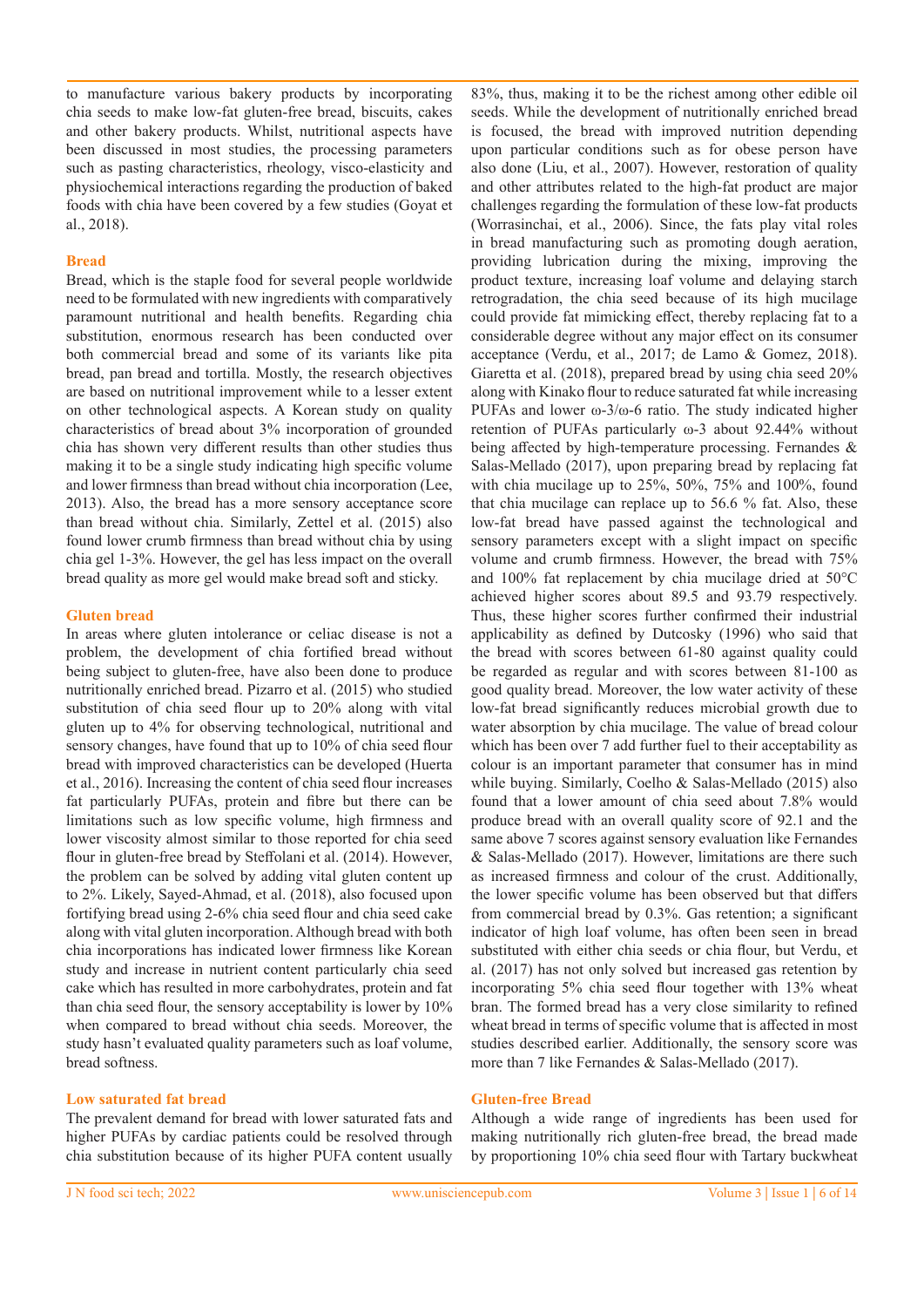flour has proved to be the most excellent recipe for making nutritionally rich gluten-free bread (Costantini, et al., 2014). Steffolani et al. (2014), who has also prepared gluten-free bread but used chia seeds along with its flour separately. The product upon its organoleptic evaluation revealed contrasting results. The bread containing chia seed up to 15% as compared to bread with chia flour and without chia substitution, have shown improved characteristics regarding dough, bread and sensory acceptability. The pasting parameters such as pasting viscosity, peak viscosity and final viscosity are higher in the case of chia seed while lower for flour. The only significant difference found regarding dough characteristics is a lower pasting temperature for chia seed while a decreased setback for chia flour. Prehydrated chia seeds don't have any significant effect on the bread attributes (Svec, 2015). Regarding fermentation, gas production was faster in bread without chia, moderate in bread with chia seeds and intermediate in bread with chia flour. Bread properties such as specific volume, weight loss and firmness are more pronounced in the case of bread with chia flour than with chia seeds. The lower specific volume in the case of chia flour was due to lower retention of moisture. On the other hand, chia seeds because of their mucilage content have a high specific volume but not more than bread without chia. The lower firmness in bread with and without chia seed is due to the inverse relation between specific volume and firmness. The colour was darker in the case of chia flour due to the interaction of its components in crust formation while the components of chia seed remain intact without taking part in crust formation. Huerta, et al. (2016), collectively evaluate gluten and gum free bread prepared with chia seed flour 2.5- 7.5% for nutritional and physical characteristics. Like other studies, lower incorporation of chia seeds about 2.5 has less impact on the sensory and technological aspect of the bread. A bread developed by Sandri, et al. (2017) indicated that bread with chia seed flour percentages 5%, 10% and 14% like other studies also have negligible impact on loaf volume, crumb firmness and moisture and has acceptability scores of about 7.9-8.7 on a scale of 10.

#### **Variant bread**

#### **Chinese steamed bread**

Chinese steamed bread is a well-known staple food of Chinese and other Asian countries. However, the high glycemic index of commercially available steamed bread has resulted in improving its nutritional profile by reducing refined starches by chia seeds thus increasing its suitability for diabetic patients. The bread prepared using intact chia seeds has better retention of nutrients as compared to ground seeds which may interact with other bread ingredients and processing conditions such as fermentation, steaming and high baking temperature (Zhu, 2016). Thus, Zhu & Chan (2018), who prepared bread by using intact chia seed has resulted in nutritional improved bread with lowering glycemic index by 25%. The bread besides its overall sensory acceptance and the lower glycemic index has a significant impact on specific volume and firmness. However, the study indicated that at a lower concentration of about 2.5%, chia seeds have less impact on specific volume and firmness.

#### **Pan bread**

Pan bread mostly consumed in china also seek nutritional fortification like common commercial bread due to emerging and disease-specific consumer demand. For this purpose, various materials such as cellulose and gums have been used for either reducing fat or increasing PUFAs (Martinez-Cervera, et al., 2015). Regarding pan bread, only Zettel & Hitzmann (2016), found that the fat mimicking property of chia gel can replace fat up to 25% with improved bread quality. The pan bread besides being low in fat also has a high specific volume, yeast activity, extensibility and crumb softness than bread without chia.

#### **Pita bread**

Pita bread is mostly consumed by Asians and Africans and has lower crumbs (Al-Dmoor, 2012). The bread also has a lower glycemic index and less impact on its nutrient content because of its high-temperature short-time processing (Indrani, et al., 2011). Just like pan bread, only Salgado-Cruz et al. (2017), for the first time prepared pita bread using chia seed mucilage. However, the bread indicated a higher value of the estimated glycemic index in bread with chia mucilage than without mucilage.

#### **Cakes**

Cakes are sweet baked products characterized by their soft and dense crumb with wider acceptability all over the world. The product is normally prepared with an equal amount of fat, sugar and flour along with eggs (Cauvain, 2017). However, these ingredients about the high prevalence of obesity, diabetes, cardiovascular diseases and celiac disease need to be replaced with other ingredients without affecting sensory and technological properties. Thus, studies were conducted on the replacement of these ingredients by ingredients from multiple sources (Min, et al., 2010; Roman, et al., 2015; Majzoobi, et al., 2016; de Souza, et al., 2018). However, chia seeds also won acceptability toward incorporating chia seeds in the cake for a similar purpose. Borneo et al. (2010) were the first to use chia seed gel for replacing fat as well as egg up to 75% in both cases. However, fat reduction up to 25% besides sensory acceptance have a lower impact on technological properties such as cake volume but no visible increase or decrease in volume of cake with 25% replacement of eggs by chia seed gel has been observed. . Similarly, up to 25% replacement of hydrogenated fat with chia seed mucilage in pound cake has no significant alteration in quality parameters regarding cake texture and structure (Felisberto, et al. (2015). In contrast, Pizarro, et al. (2013), found that up to 15% chia seed flour in combination with 20% hydrogenated vegetable fat would result in cakes with increased nutrition particularly ω-3 fatty acid content, technological attributes and purchase intent. hydrogenated vegetable fat is used to overcome the lower specific volume and high firmness. Also, up to 50% incorporation of chia seeds, the cake is produced with almost slight compromisation of the technological aspects (Fernandes & Salas-Mellado, 2017). However, the sensory acceptance, as well as purchase intent, is more if chia mucilage dried at 50°C is added to the cake.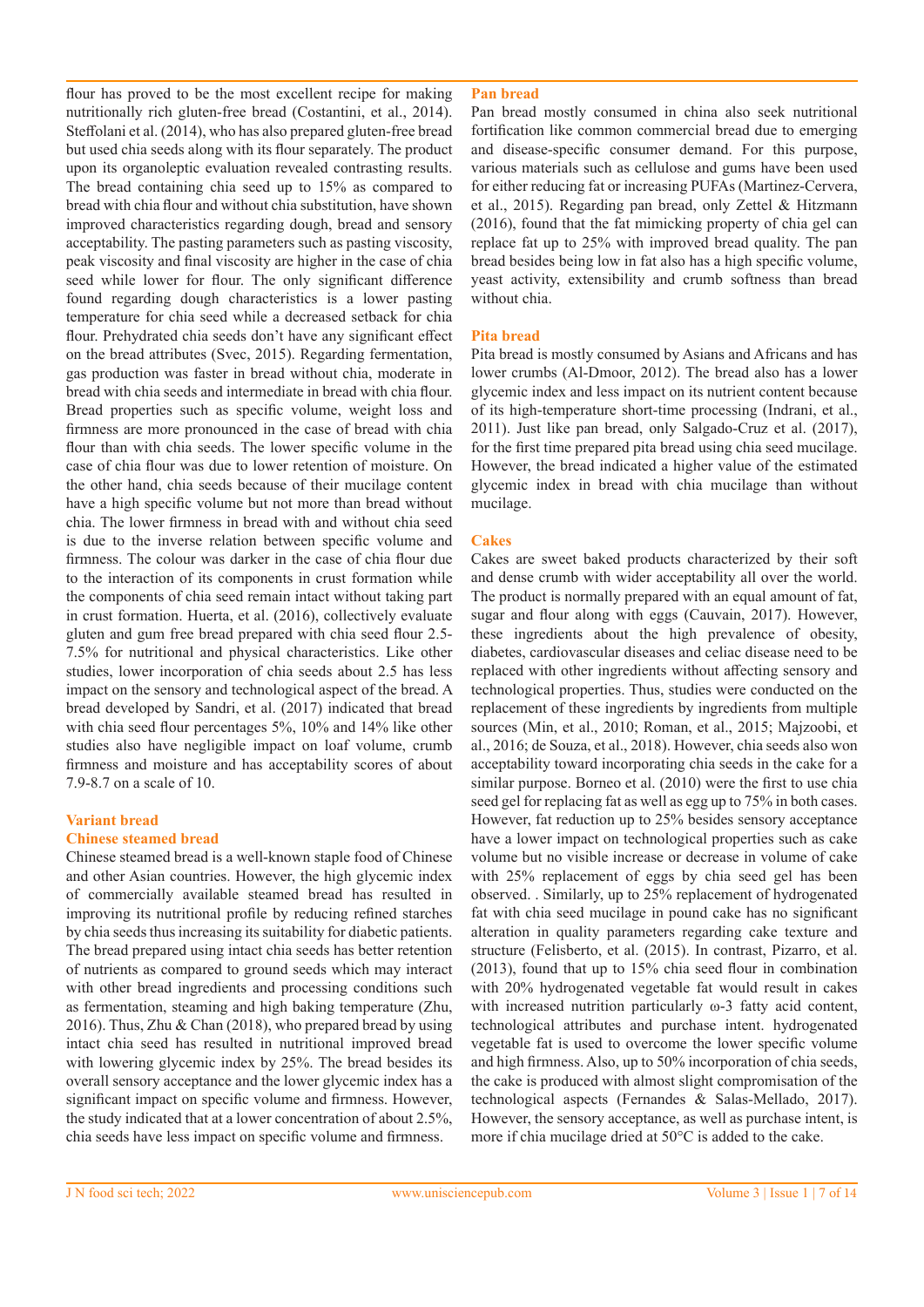#### **Biscuits**

Biscuits, the concentrated source of energy owing to a higher presence of saturated fat and sugar, also have been attracted modifications in their formulation by replacing these conventional ingredients to reduce the burden of noncommunicable diseases such as obesity, cardiovascular diseases, diabetes, and celiac disease, which are often linked to a higher intake of fat, sugar and gluten. Resultantly, studies conducted over the use of gums and flour from other cereals, pseudocereals and legumes (Fradinho, et al., 2015; Kaur, et al., 2015; Di Cairano, et al., 2018; Diaz, et al., 2019; Gharaie, et al., 2019). The versatile composition of chia seed has made it a single ingredient to be used for preparing fat-free, glutenfree biscuits along with improved nutrition and a lower impact on consumer acceptability. For this purpose, there can be two approaches either using chia seeds alone or in combination with other ingredients like Ivan et al. (2017), who along with chia use teff as an improver for making wheat-barley cookies. The cookies are prepared by proportioning 5-10% chia seed and teff with wheat-barley flour having a ratio of about 70:30 and 50:50. The result indicated higher extensibility of cookie dough along with masking of barley of taste. Similarly, Gfetoyat et al. (2018), also prepared cookies by using chia seed flour along with quinoa seed flour about 5-15% for both flours. The cookies, as compared to non-substituted ones, have increased nutrients, particularly ω-3 fatty acid and polyphenols, thus enhancing their shelf life. Also, the cookies scored 6 on a 9-hedonic scale. However, crumb firmness was higher in these substituted cookies. Besides, these above studies, indicating the use of chia seeds along with other ingredients, Mesias et al. (2016), has only used chia, by observing the risk/ benefit analysis of various concentrations from 0-20% over wheat flour. The study, for the first time, evaluates nutritional quality along with safety aspects. It has been observed that increasing the chia seed flour increases nutrients, but it may also increase processing contaminants such as acrylamide, hydroxymethylfurfural, furfural, and dicarbonyl compounds, such as methylglyoxal and glyoxal. Also, the lipid oxidation was more in biscuits containing chia seeds, thus reducing their shelflife.

#### **Safety Aspects of Chia seeds**

No doubt chia is a superfood, but "access of everything bad" fits all foodstuffs. Thus, the European parliament after declaring it a novel food in 2009 under (EC) No 258/97, set safety limits after 4 years in 2013 such that chia seeds can be used raw no more than 15g/day and no more than 10% in processed foods. However, American guidelines recommended consumption of chia seeds about 48g/day (Carrillo, et al., 2018). The reason behind establishing safety limits by Europeans is due to the increase in processing contaminant acrylamide in a bakery produced processed at 190°C and also of some rare cases reported regarding allergenic reactions to chia consumption (Turck, et al., 2019). Table 1 will indicate the usage limits of chia seeds.

| Products                                        | Chia seeds              | Limit                        |
|-------------------------------------------------|-------------------------|------------------------------|
| <b>Bakery Products</b>                          | Whole seed              | $5 - 10\%$                   |
| Fruit and<br>vegetable<br>Juice                 | Whole seed/<br>grounded | $10\%$ or<br>15g<br>per day  |
| RTE Sterilized cereals/<br>pseudocereals/pulses | Grounded                | $5\%$                        |
| Dairy products                                  | Whole seed              | $1.3 \text{ g}/100 \text{g}$ |
| Fat based products                              | Chia seed oil           | $2$ g/day                    |
| Food Supplyments                                | Whole seed              | $2$ g/day                    |
| Table 1: Usage limits of chia seeds.            |                         |                              |

**Source:**Commission Implementing Regulation (EU) 2018/1023

## **Conclusion**

The miraculous compositional profile of chia seed has made it a very valuable ingredient for the food industry, provided that it is, used in specified proportions. The high content of healthy fats, absence of gluten protein, high fibre content, the richness of vitamins and minerals and presence of polyphenolic compounds have extended its uses for producing a wide range of food items both for the general healthy population and also for diseased patients suffering from, diabetes, celiac disease, gluten intolerance, obesity and cardiac problems. In terms of nutrition, indeed, all studies confirmed an increase in nutritional content whereas, in terms of quality, few studies have checked the influence of chia seeds on quality aspects of resultant food products. The various means by which chia seeds can be used include intact or raw chia seeds (whether or not prehydrated), chia seed flour, chia seed oil, and chia seed mucilages. Various industries possess the space to incorporate chia seeds such as baking, dairy, meat, oil, beverage, extrusion, snack and packaging industry. Most work has been conducted regarding the baking sector, while a few regarding dairy, extrusion, beverage, snack industry and packaging industry while very little work has been conducted regarding oil-based food products and the meat industry. In the researches, 1-20% of chia incorporations have been seen as it would increase the nutritional value of the food product as the content of chia seed increases while the higher concentration is detrimental to the commercial quality parameters. However, 2.5%, as seen in most studies, would produce products with higher nutrition, along with the least compromisation of technological quality. Additionally, the allowance limit set forth by Europen regulations makes such chia incorporations promising without any adverse effects. Also, these chia-fortified products met higher purchase intent and consumer acceptability. Therefore, because of this extraordinary potential of chia seeds for both food and non-food products, they have been titled, the golden seed of the 21st century.

#### **References**

- 1. Ahmad, A., & Ahmed, Z. (2019). Fortification in Beverages. *In Production and Management of Beverages*  (pp. 85-122). Woodhead Publishing.
- 2. Ahmad, M., Benjakul, S., Prodpran, T., & Agustini, T. W. (2012). Physico-mechanical and antimicrobial properties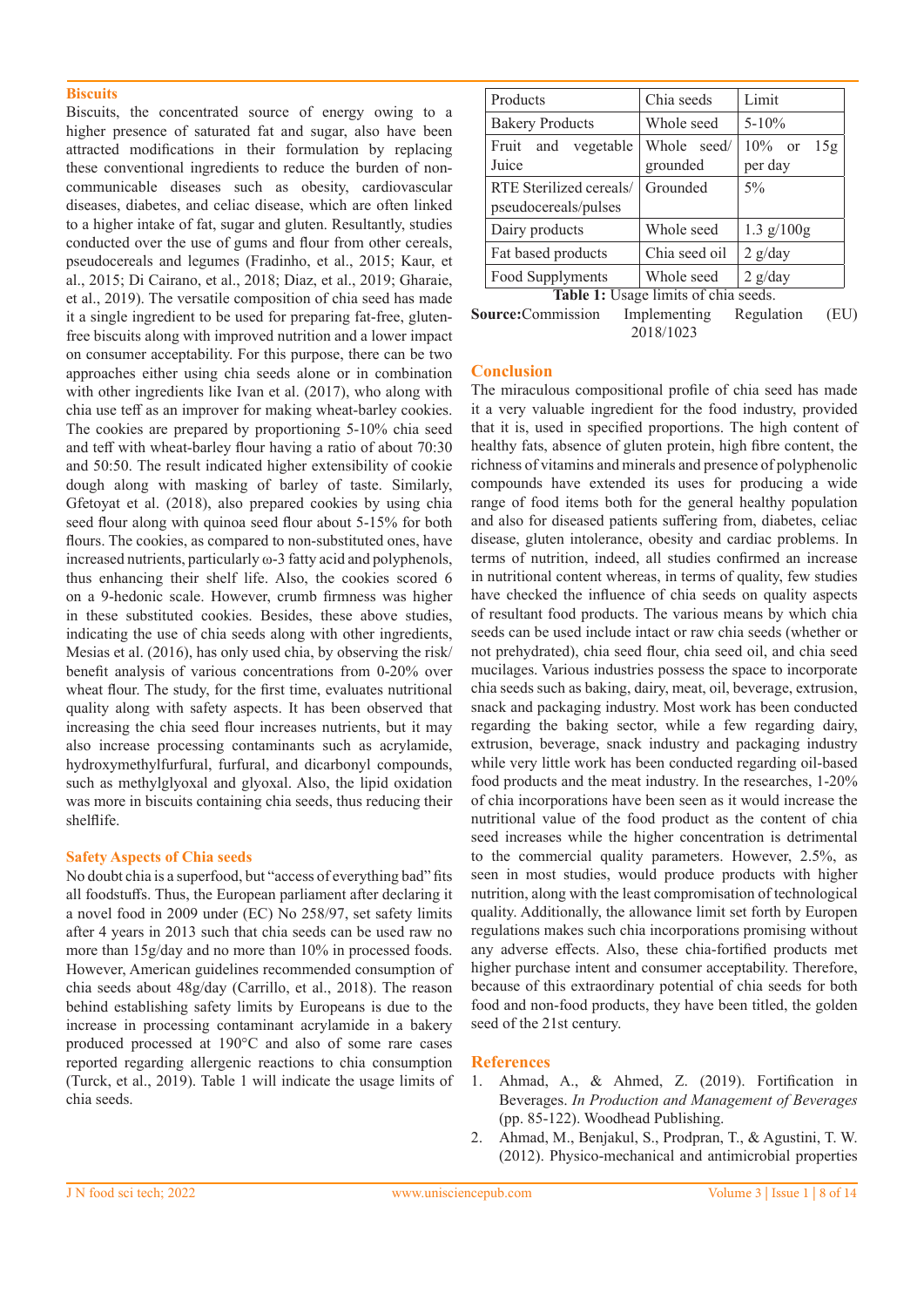of gelatin film from the skin of unicorn leatherjacket incorporated with essential oils. *Food Hydrocolloids, 28*(1), 189-199.

- 3. Al-Dmoor, H. M. (2012). Flat bread: ingredients and fortification. *Quality Assurance and Safety of Crops & Foods, 4*(1), 2-8.
- 4. Alves-Silva, J. M., dos Santos, S. M. D., Pintado, M. E., Perez-Alvarez, J. A., Fernandez-Lopez, J., & Viuda-Martos, M. (2013). Chemical composition and in vitro antimicrobial, antifungal and antioxidant properties of essential oils obtained from some herbs widely used in Portugal. *Food Control, 32*(2), 371-378.
- 5. Amato, M., Caruso, M. C., Guzzo, F., Galgano, F., Commisso, M., Bochicchio, R., ... & Favati, F. (2015). Nutritional quality of seeds and leaf metabolites of Chia (Salvia hispanica L.) from Southern Italy. *European Food Research and Technology, 241*(5), 615-625.
- 6. Aranibar, C., Pigni, N. B., Martinez, M., Aguirre, A., Ribotta, P., Wunderlin, D., & Borneo, R. (2018). Utilization of a partially-deoiled chia flour to improve the nutritional and antioxidant properties of wheat pasta. LWT, 89, 381-387.
- 7. Asioli, D., Aschemann-Witzel, J., Caputo, V., Vecchio, R., Annunziata, A., Næs, T., & Varela, P. (2017). Making sense of the "clean label" trends: A review of consumer food choice behavior and discussion of industry implications. *Food Research International, 99*, 58-71.
- 8. Avila-Sosa, R., Palou, E., & López-Malo, A. (2016). Essential oils added to edible films. In Essential Oils in Food Preservation, Flavor and Safety (pp. 149-154). *Academic Press*.
- 9. Ayerza, R. (2014). Chia flowering season prediction using day length data of 11 selected locations. *Rev. Ind. Agríc. de Tucumán, 91*(1), 33-35.
- 10. Ayerza, R. H., & Coates, W. (2009). Some quality components of four chia (Salvia hispanica L.) genotypes grown under tropical coastal desert ecosystem conditions. *Asian Journal of Plant Sciences, 8*(4), 301.
- 11. Ayerza, R., & Coates, W. (2005). Chia: rediscovering a forgotten crop of the Aztecs. *University of Arizona Press.*
- 12. Ayerza, R., & Coates, W. (2006). Influence of chia on total fat, cholesterol, and fatty acid profile of holstein cow's milk. *Revista Científica de UCES,* 2, 39-48.
- 13. Ayerza, R., Coates, W., & Lauria, M. (2002). Chia seed (Salvia hispanica L.) as an omega-3 fatty acid source for broilers: influence on fatty acid composition, cholesterol and fat content of white and dark meats, growth performance, and sensory characteristics. *Poultry Science, 81*(6), 826-837.
- 14. Barbut, S. (2017). Ingredient Addition and Impacts on Quality, Health, and Consumer Acceptance. In Poultry Quality Evaluation (pp. 291-311). *Woodhead Publishing.*
- 15. Barros, J. C., Munekata, P. E. S., Pires, M. A., Rodrigues, I., Andaloussi, O. S., da Costa Rodrigues, C. E., & Trindade, M. A. (2018). Omega-3-and fibre-enriched chicken nuggets by replacement of chicken skin with chia (Salvia hispanica L.) flour. *LWT*, 90, 283-289.
- 16. Battalwar, R., & Shah, V. (2015). Incorporation of chia

seeds in fruit punch, kheer, smoothie and its sensory evaluation. *International Journal of Food and Nutritional Sciences, 4*(1), 84-90.

- 17. Benjamin, E. J., Virani, S. S., Callaway, C. W., Chamberlain, A. M., Chang, A. R., Cheng, S., ... & de Ferranti, S. D. (2018). Heart disease and stroke statistics-2018 update: a report from the American Heart Association. *Circulation, 137*(12), e67.
- 18. Biney, K., & Beta, T. (2014). Phenolic profile and carbohydrate digestibility of durum spaghetti enriched with buckwheat flour and bran. *LWT-Food Science and Technology, 57*(2), 569-579.
- 19. Borneo, R., Aguirre, A. (2008). Chemical composition, cooking quality, and consumer acceptance of pasta made with dried amaranth leaves flour. *LWT-Food Science and Technology, 41*(10), 1748-1751.
- 20. Borneo, R., Aguirre, A., & León, A. E. (2010). Chia (Salvia hispanica L) gel can be used as egg or oil replacer in cake formulations. *Journal of the American Dietetic Association, 110*(6), 946-949.
- 21. Boroski, M., de Aguiar, A. C., Boeing, J. S., Rotta, E. M., Wibby, C. L., Bonafé, E. G., ... & Visentainer, J. V. (2011). Enhancement of pasta antioxidant activity with oregano and carrot leaf. *Food Chemistry, 125*(2), 696-700.
- 22. Byars, J. A., & Singh, M. (2015). Properties of extruded chia–corn meal puffs. *LWT-Food Science and Technology, 62*(1), 506-510.
- 23. Campos, B. E., Ruivo, T. D., da Silva Scapim, M. R., Madrona, G. S., & Bergamasco, R. D. C. (2016). Optimization of the mucilage extraction process from chia seeds and application in ice cream as a stabilizer and emulsifier. *LWT-Food Science and Technology,* 65, 874- 883.
- 24. Capitani, M. I., Matus-Basto, A., Ruiz-Ruiz, J. C., Santiago-García, J. L., Betancur-Ancona, D. A., Nolasco, S. M., ... & Segura-Campos, M. R. (2016a). Characterization of biodegradable films based on Salvia hispanica L. protein and mucilage. *Food and Bioprocess Technology, 9*(8), 1276-1286.
- 25. Capitani, M. I., Nolasco, S. M., & Tomas, M. C. (2016b). Stability of oil-in-water (O/W) emulsions with chia (Salvia hispanica L.) mucilage. *Food hydrocolloids, 61*, 537-546.
- 26. Capitani, M.I., Spotorno, V., Nolasco, S.M. and Tomás, M.C. 2012. Physicochemical and functional characterization of by-products from chia (Salvia hispanica L.) seeds of Argentina. *LWT – Food Science and Technology* 45: 94-102.
- 27. Carrillo, W., Cardenas, M., Carpio, C., Morales, D., Álvarez, M., & Silva, M. (2018). Content of nutrients component and fatty acids in chia seeds (Salvia hispánica L.) cultivated in Ecuador. *Asian J Pharm Clin Res, 11*(2), 1-4.
- 28. Caruso, R., Pallone, F., Stasi, E., Romeo, S., & Monteleone, G. (2013). Appropriate nutrient supplementation in celiac disease. *Annals of medicine, 45*(8), 522-531.
- 29. Cauvain, S. P. (2017). Baking problems solved. *Woodhead Publishing.*
- 30. Coates, W. (2011). Whole and Ground Chia (Salvia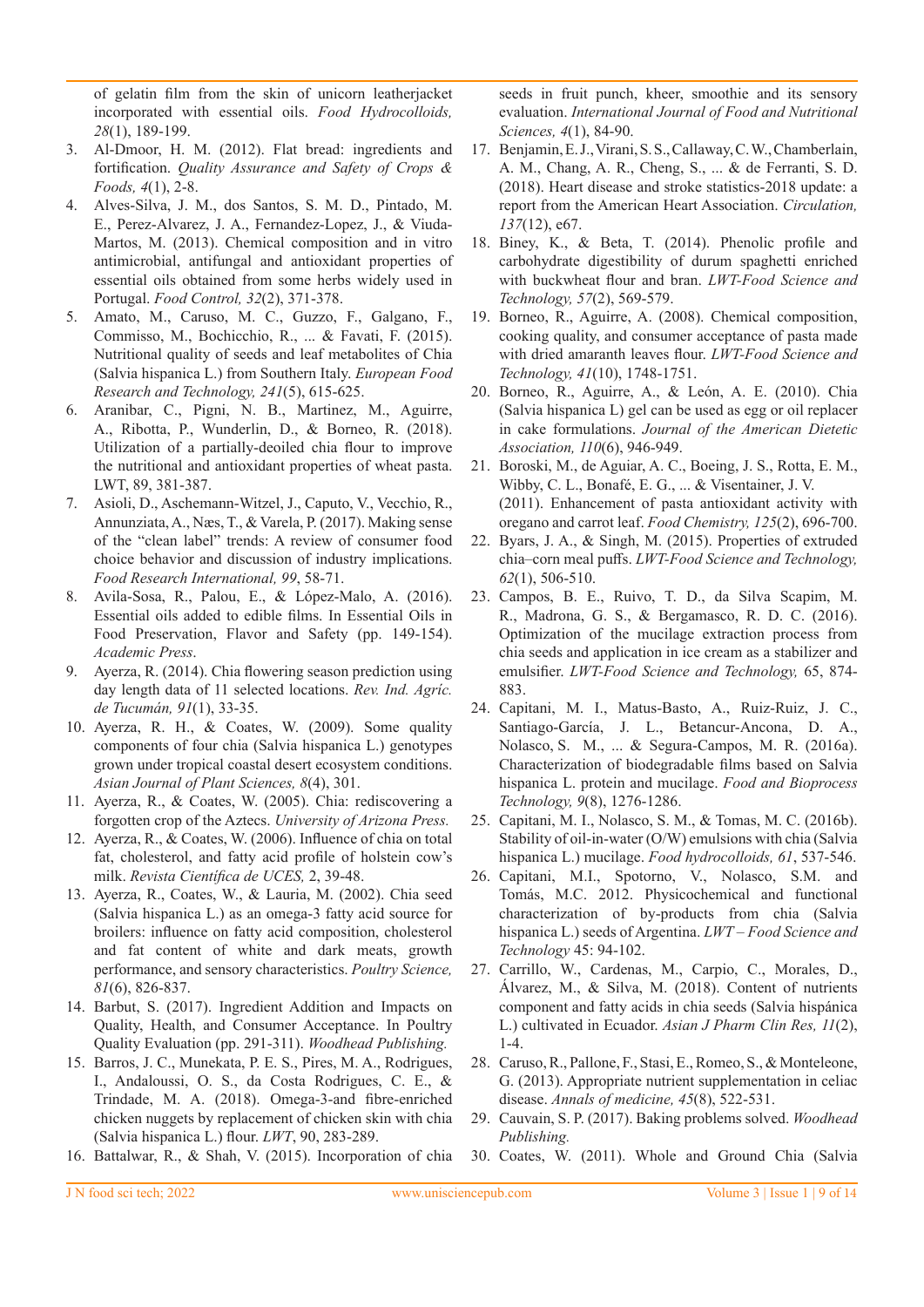hispanica L.) Seeds, Chia Oil–Effects on Plasma Lipids and Fatty Acids. In Nuts and seeds in health and disease prevention (pp. 309-315). *Academic Press.*

- 31. Coates, W., & Ayerza, R. (2009). Chia (Salvia hispanica L.) seed as an n-3 fatty acid source for finishing pigs: effects on fatty acid composition and fat stability of the meat and internal fat, growth performance, and meat sensory characteristics. *Journal of Animal Science, 87*(11), 3798-3804.
- 32. Coelho, M. S., & Salas-Mellado, M. M. (2015). Effects of substituting chia (Salvia hispanica L.) flour or seeds for wheat flour on the quality of the bread. *LWT-Food Science and Technology, 60*(2), 729-736.
- 33. Commission Implementing Regulation (EU) 2018/1023 of 23 July 2018 correcting Implementing Regulation (EU) 2017/2470 establishing the union list of novel foods (Text with EEA relevance) C/2018/4739. *Official Journal L,* 187, 24.7.2018, p. 1-133.
- 34. Coorey, R., Grant, A., & Jayasena, V. (2012). Effect of Chia flour incorporation on the nutritive quality and consumer acceptance of chips. *Journal of Food Research,*  1, 85-95.
- 35. Cornelis, M. C. (2019). Genetic determinants of beverage consumption: Implications for nutrition and health. In Advances in Food and Nutrition Research. *Academic Press Inc*..
- 36. Cortes-Camargo, S., Acuna-Avila, P. E., Rodríguez-Huezo, M. E., Roman-Guerrero, A., Varela-Guerrero, V., & Perez-Alonso, C. (2019). Effect of chia mucilage addition on oxidation and release kinetics of lemon essential oil microencapsulated using mesquite gum–Chia mucilage mixtures. *Food Research International,* 116, 1010-1019.
- 37. Costantini, L., Luksic, L., Molinari, R., Kreft, I., Bonafaccia, G., Manzi, L., & Merendino, N. (2014). Development of gluten-free bread using tartary buckwheat and chia flour rich in flavonoids and omega-3 fatty acids as ingredients. *Food Chemistry, 165*, 232-240.
- 38. Dąbrowski, G., Konopka, I., Czaplicki, S., & Tańska, M. (2017). Composition and oxidative stability of oil from Salvia hispanica L. seeds in relation to extraction method. *European Journal of Lipid Science and Technology, 119*(5), 1600209.
- 39. de Lamo, B., & Gómez, M. (2018). Bread enrichment with oilseeds. *A review. Foods, 7*(11), 191.
- 40. de Souza, N. C. O., de Oliveira, L. D. L., de Alencar, E. R., Moreira, G. P., dos Santos Leandro, E., Ginani, V. C., & Zandonadi, R. P. (2018). Textural, physical and sensory impacts of the use of green banana puree to replace fat in reduced sugar pound cakes. *LWT*, 89, 617- 623.
- 41. Di Cairano, M., Galgano, F., Tolve, R., Caruso, M. C., & Condelli, N. (2018). Focus on gluten free biscuits: Ingredients and issues. *Trends in food science & technology*.
- 42. Diaz, A., Bomben, R., Dini, C., Vina, S. Z., Garcia, M. A., Ponzi, M., & Comelli, N. (2019). Jerusalem artichoke tuber flour as a wheat flour substitute for biscuit elaboration. *LWT*.
- 43. Dick, M., Costa, T. M. H., Gomaa, A., Subirade, M., de Oliveira Rios, A., & Flores, S. H. (2015). Edible film production from chia seed mucilage: Effect of glycerol concentration on its physicochemical and mechanical properties. *Carbohydrate Polymers,* 130, 198-205.
- 44. Dick, M., Henrique Pagno, C., Haas Costa, T. M., Gomaa, A., Subirade, M., de Oliveira Rios, A., & Hickmann Flores, S. (2016). Edible films based on chia flour: Development and characterization. *Journal of Applied Polymer Science, 133*(2).
- 45. Ding, Y., Lin, H. W., Lin, Y. L., Yang, D. J., Yu, Y. S., Chen, J. W., ... & Chen, Y. C. (2018). Nutritional composition in the chia seed and its processing properties on restructured ham-like products. *Journal of Food and Drug Analysis, 26*(1), 124-134.
- 46. Dutcosky, S. D. (1996). Análise sensorial de alimentos (p. 123). Curitiba: Editora Champagnat
- 47. Dyakonova, A., & Stepanova, V. (2016). Usage of the nut raw materials and chia seeds to improve fatty acid composition of the smoothies. *Ukrainian Food Journal, 5*(4), 713-723.
- 48. Falowo, A. B., Fayemi, P. O., & Muchenje, V. (2014). Natural antioxidants against lipid–protein oxidative deterioration in meat and meat products: A review. *Food Research International,* 64, 171-181.
- 49. FAO (2019). Food outlook: Biannual report on global food markets. Retrived from : http://www.fao.org/3/ CA4526EN/CA4526EN.pdf
- 50. Felisberto, M. H. F., Wahanik, A. L., Gomes-Ruffi, C. R., Clerici, M. T. P. S., Chang, Y. K., & Steel, C. J. (2015). Use of chia (Salvia hispanica L.) mucilage gel to reduce fat in pound cakes. *LWT-Food Science and Technology, 63*(2), 1049-1055.
- 51. Fernandes, S. S., & Salas-Mellado, M. M. (2017). Addition of chia seed mucilage for reduction of fat content in bread and cakes. *Food Chemistry*, 227, 237-244.
- 52. Fernandes, S. S., & Mellado, M. D. L. M. S. (2018). Development of mayonnaise with substitution of oil or egg yolk by the addition of chia (Salvia hispanica L.) mucilage. *Journal of Food Science, 83*(1), 74-83.
- 53. Fradinho, P., Nunes, M. C., & Raymundo, A. (2015). Developing consumer acceptable biscuits enriched with Psyllium fibre. *Journal of Food Science and Technology, 52*(8), 4830-4840.
- 54. Gharaie, Z., Azizi, M. H., Barzegar, M., & Gavlighi, H. A. (2019). Gum tragacanth oil/gels as an alternative to shortening in cookies: Rheological, chemical and textural properties. *LWT*, 105, 265-271.
- 55. Ghasemlou, M., Khodaiyan, F., Oromiehie, A., & Yarmand, M. S. (2011). Development and characterisation of a new biodegradable edible film made from kefiran, an exopolysaccharide obtained from kefir grains. *Food Chemistry, 127*(4), 1496-1502.
- 56. Giaretta, D., Lima, V. A., & Carpes, S. T. (2018). Improvement of fatty acid profile in breads supplemented with Kinako flour and chia seed. *Innovative food science & emerging technologies*, 49, 211-214.
- 57. Gleeson, T., Agbenyegah, B., Deards, B., Leith, R., Mifsud, C., Mobsby, D., & Murray, C. (2014). Northern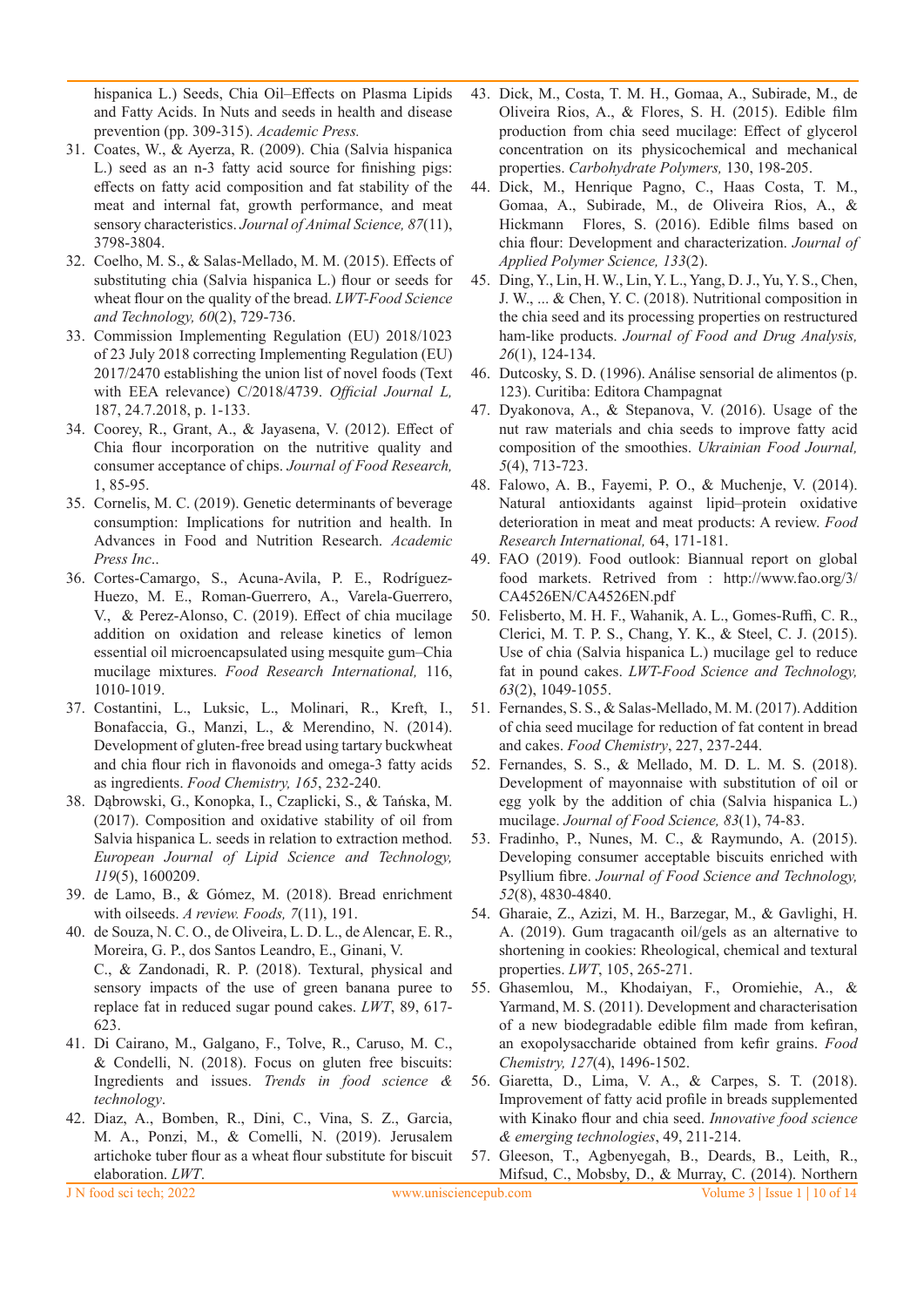Australia food and fiber supply chains–commodity market analysis, Appendix 4.1 of the Northern Australia: Chain Study Project Report. SCIRO&ABARES. Canberra, Australia.

- 58. Goyat, J., Passi, S. J., Suri, S., & Dutta, H. (2018). Development of Chia (Salvia Hispanica, L.) and Quinoa (Chenopodium Quinoa, L.) Seed Flour Substituted Cookies-Physicochemical, Nutritional and Storage Studies. *Current Research in Nutrition and Food Science Journal, 6*(3), 757-769.
- 59. Grancieri, M., Martino, H. S. D., & Gonzalez de Mejia, E. (2019). Chia seed (Salvia hispanica L.) as a source of proteins and bioactive peptides with health benefits: A review. *Comprehensive Reviews in Food Science and Food Safety, 18*(2), 480-499.
- 60. Guindani, C., Podestá, R., Block, J. M., Rossi, M. J., Mezzomo, N., & Ferreira, S. R. (2016). Valorization of chia (Salvia hispanica) seed cake by means of supercritical fluid extraction. *The Journal of Supercritical Fluids*, 112, 67-75.
- 61. Huerta, K. D. M., Alves, J. D. S., SILVA, A. F. C. D., & Kubota, E. H. (2016). Sensory response and physical characteristics of gluten-free and gum-free bread with chia flour. *Food Science and Technology,* 36, 15-18.
- 62. Indrani, D., Swetha, P., Soumya, C., Rajiv, J., & Rao, G. V. (2011). Effect of multigrains on rheological, microstructural and quality characteristics of north Indian parotta–An Indian flat bread. *LWT-Food Science and Technology, 44*(3), 719-724.
- 63. International Dairy Federation, IDF (2019). Health Benefits of Dairy. Retrieved from: https://www.filidf.org/wp-content/uploads/2019/05/Fact006\_2019- HealthBenefits.pdf
- 64. Ivan, S., Marie, H., & Barbora, B. (2017). Chia and teff as improvers of wheat-barley dough and cookies. *Czech Journal of Food Sciences, 35*(1), 79-88.
- 65. Ixtaina, V. Y., Nolasco, S. M., & Tomas, M. C. (2008). Physical properties of chia (Salvia hispanica L.) seeds. *Industrial Crops and Products, 28*(3), 286-293.
- 66. Ixtaina, V.Y., Martínez, M.L., Spotorno, V., Mateo, C.M., Maestri, D.M., Diehl, B.W.K., Nolasco, S.M. and Tomás, M.C. (2011). Characterization of chia seed oils obtained by pressing and solvent extraction. *Journal of Food Composition and Analyses* 24: 166-174.
- 67. Kaur, M., Sandhu, K. S., Arora, A., & Sharma, A. (2015). Gluten free biscuits prepared from buckwheat flour by incorporation of various gums: physicochemical and sensory properties. *LWT-Food Science and Technology, 62*(1), 628-632
- 68. Khan, I., Yousif, A., Johnson, S. K., & Gamlath, S. (2013). Effect of sorghum flour addition on resistant starch content, phenolic profile and antioxidant capacity of durum wheat pasta. *Food Research International, 54*(1), 578-586.
- 69. Khazaei, N., Esmaiili, M., Djomeh, Z. E., Ghasemlou, M., & Jouki, M. (2014). Characterization of new biodegradable edible film made from basil seed (Ocimum basilicum L.) gum. *Carbohydrate Polymers,* 102, 199-206.
- 70. Koner, S., Dash, P., Priya, V., & Rajeswari, V. D. (2019). Natural and Artificial Beverages: Exploring the Pros and

Cons. In Natural Beverages (pp. 427-445). *Academic Press*.

- 71. Kulczynski, B., Kobus-Cisowska, J., Taczanowski, M., Kmiecik, D., & Gramza-Michałowska, A. (2019). The Chemical Composition and Nutritional Value of Chia Seeds-Current State of Knowledge. *Nutrients, 11*(6), 1242.
- 72. Kwon, H. C., Bae, H., Seo, H. G., & Han, S. G. (2019). Chia seed extract enhances physiochemical and antioxidant properties of yogurt. *Journal of dairy science, 102*(6), 4870-4876.
- 73. Lawrence, M. A., & Baker, P. I. (2019). Ultra-processed food and adverse health outcomes. *British Medical Journal* ,365, l2289.
- 74. Lee, S. B. (2013). Quality characteristics of bread added on chia seed powder. *Korean Journal of Human Ecology, 22*(6), 723-736.
- 75. Levent, H. (2017). Effect of partial substitution of glutenfree flour mixtures with chia (Salvia hispanica L.) flour on quality of gluten-free noodles. *Journal of food science and technology, 54*(7), 1971-1978.
- 76. Liu, H., Xu, X. M., & Guo, S. D. (2007). Rheological, texture and sensory properties of low-fat mayonnaise with different fat mimetics. *LWT-Food Science and Technology, 40*(6), 946-954.
- 77. Lopez, R. A. (2010). Crafting Mexico: intellectuals, artisans, and the state after the revolution. *Duke University Press*.
- 78. Lu, W. G. (2019). U.S. Patent Application No. 15/660,849.
- 79. Luo, M., Cao, Y., Wang, W., Chen, X., Cai, J., Wang, L., & Xiao, J. (2019). Sustained-release antimicrobial gelatin film: Effect of chia mucilage on physicochemical and antimicrobial properties. *Food Hydrocolloids,* 87, 783- 791.
- 80. Maisch, J. M. (1882). On chia and allied species of salvia. *American Journal of Pharmacy* (1835-1907), 229.
- 81. Majzoobi, M., Poor, Z. V., Jamalian, J., & Farahnaky, A. (2016). Improvement of the quality of gluten-free sponge cake using different levels and particle sizes of carrot pomace powder. *International Journal of Food Science & Technology, 51*(6), 1369-1377.
- 82. Mallika, E. N., Prabhakar, K., & Reddy, P. M. (2009). Low Fat Meat Products-An Overview. *Veterinary World, 2*(9).
- 83. Martinez-Cervera, S., Salvador, A., & Sanz, T. (2015). Cellulose ether emulsions as fat replacers in muffins: Rheological, thermal and textural properties. *LWT-Food Science and Technology, 63*(2), 1083-1090.
- 84. Martínez-Cruz, O., & Paredes-López, O. (2014). Phytochemical profile and nutraceutical potential of chia seeds (Salvia hispanica L.) by ultra high performance liquid chromatography. *J Chromatogr A*., 1346, 43-48.
- 85. Meineri, G., Cornale, P., Tassone, S., & Peiretti, P. G. (2010). Effects of Chia (Salvia hispanica L.) seed supplementation on rabbit meat quality, oxidative stability and sensory traits. *Italian Journal of Animal Science, 9*(1), e10.
- 86. Menga, V., Amato, M., Phillips, T. D., Angelino, D., Morreale, F., & Fares, C. (2017). Gluten-free pasta incorporating chia (Salvia hispanica L.) as thickening agent: an approach to naturally improve the nutritional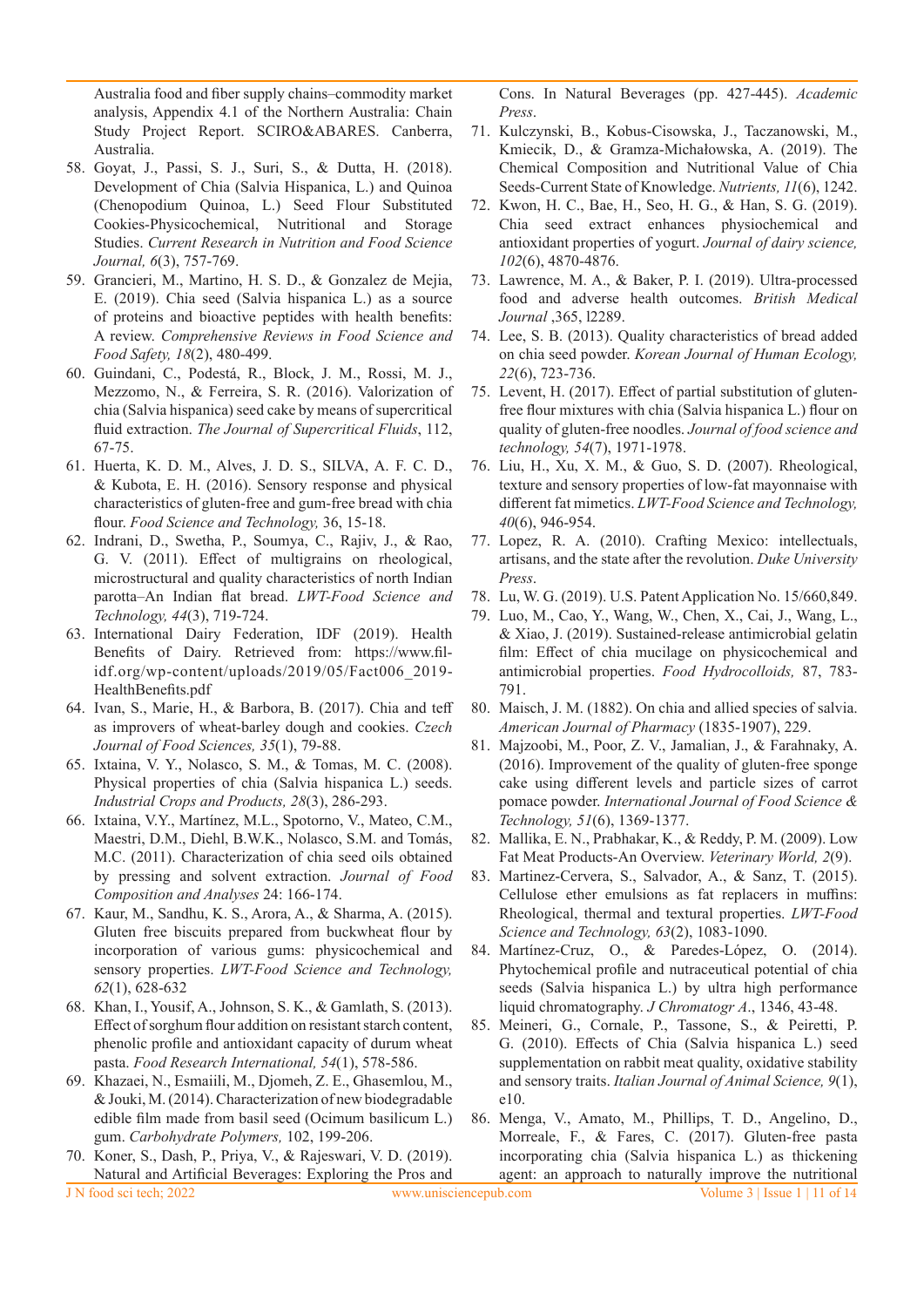profile and the in vitro carbohydrate digestibility. *Food Chemistry,* 221, 1954-1961.

- 87. Mesias, M., Holgado, F., Marquez-Ruiz, G., & Morales, F. J. (2016). Risk/benefit considerations of a new formulation of wheat-based biscuit supplemented with different amounts of chia flour. *LWT*, 73, 528-535.
- 88. 88. Min, B., Lee, S. M., Yoo, S. H., Inglett, G. E., & Lee, S. (2010). Functional characterization of steam jet-cooked buckwheat flour as a fat replacer in cake-baking. *Journal of the Science of Food and Agriculture, 90*(13), 2208- 2213.
- 89. Minatelli, J. A., Hill, W. S., Moerck, R., & Nguyen, U. (2009). U.S. Patent Application No. 12/349,123.
- 90. Mohd Ali, N., Yeap, S. K., Ho, W. Y., Beh, B. K., Tan, S. W., & Tan, S. G. (2012). The promising future of chia, Salvia hispanica L. *BioMed Research International*, 2012, 1-9.
- 91. Munoz, L. A., Aguilera, J. M., Rodriguez-Turienzo, L., Cobos, A., & Diaz, O. (2012b). Characterization and microstructure of films made from mucilage of Salvia hispanica and whey protein concentrate. *Journal of Food Engineering, 111*(3), 511-518.
- 92. Munoz, L. A., Cobos, A., Diaz, O., & Aguilera, J. M. (2012a). Chia seeds: Microstructure, mucilage extraction and hydration. *Journal of food Engineering, 108*(1), 216- 224.
- 93. Munoz-Tebar, N., De la Vara, J. A., de Elguea-Culebras, G. O., Cano, E. L., Molina, A., Carmona, M., & Berruga, M. I. (2019). Enrichment of sheep cheese with chia (Salvia hispanica L.) oil as a source of omega-3. *LWT*, 108, 407- 415.
- 94. Naumova, N., Lukin, A., & Erlikh, V. (2017). Quality and nutritional value of pasta products with added ground chia seeds. *Bulgarian Journal of Agricultural Science, 23*(5), 860-865.
- 95. O'Sullivan, M. G. (2017). CH9. Nutritionally Optimised Low Fat Foods. A Handbook for Sensory and Consumer Driven New Product Development: Innovative Technologies for the Food and Beverage Industry, *Woodhead Publishing Ltd*., UK, 177-196.
- 96. OECD/FAO (2017), OECD-FAO Agricultural Outlook 2017-2026, *OECD Publishing,* Paris. http://dx.doi. org/10.1787/agr\_outlook-2017-en
- 97. OECD/FAO (2018), OECD-FAO Agricultural Outlook 2018-2027, *OECD Publishing*, Paris/FAO, Rome, https://doi.org/10.1787/agr\_outlook-2018-en.
- 98. Orona-Tamayo, D., Valverde, M. E., & Paredes-López, O. (2017). Chia—The New Golden Seed for the 21st Century: Nutraceutical Properties and Technological Uses. In Sustainable protein sources (pp. 265-281). Academic Press.
- 99. Padalino, L., Mastromatteo, M., Lecce, L., Spinelli, S., Contò, F., & Del Nobile, M. A. (2014). Chemical composition, sensory and cooking quality evaluation of durum wheat spaghetti enriched with pea flour. *International Journal of Food science & Technology, 49*(6), 1544-1556.
- 100.Panse, M. L., & Phalke, S. D. (2019). Omega-3 Beverages. In Value-Added Ingredients and Enrichments of Beverages

(pp. 353-382). *Academic Press*.

- 101.Peiretti, P. G., & Meineri, G. (2008). Effects on growth performance, carcass characteristics, and the fat and meat fatty acid profile of rabbits fed diets with chia (Salvia hispanica L.) seed supplements. *Meat Science, 80*(4), 1116-1121.
- 102.Pelissari, F. M., Grossmann, M. V., Yamashita, F., & Pineda, E. A. G. (2009). Antimicrobial, mechanical, and barrier properties of cassava starch− chitosan films incorporated with oregano essential oil. *Journal of agricultural and food chemistry, 57*(16), 7499-7504.
- 103.Pellegrini, N., & Agostoni, C. (2015). Nutritional aspects of gluten-free products. *Journal of the Science of Food and Agriculture, 95*(12), 2380-2385.
- 104.Petracci, M., Bianchi, M., Mudalal, S., & Cavani, C. (2013). Functional ingredients for poultry meat products. *Trends in Food Science & Technology, 33*(1), 27-39.
- 105.Pizarro, P. L., Almeida, E. L., Coelho, A. S., Sammán, N. C., Hubinger, M. D., & Chang, Y. K. (2015). Functional bread with n-3 alpha linolenic acid from whole chia (Salvia hispanica L.) flour. *Journal of Food Science and Technology, 52*(7), 4475-4482.
- 106.Pizarro, P. L., Almeida, E. L., Sammán, N. C., & Chang, Y. K. (2013). Evaluation of whole chia (Salvia hispanica L.) flour and hydrogenated vegetable fat in pound cake. *LWT-Food Science and Technology, 54*(1), 73-79.
- 107.Porras-Loaiza, P., Jiménez-Munguia, M. T., Sosa-Morales, M. E., Palou, E., & Lopez-Malo, A. (2014). Physical properties, chemical characterization and fatty acid composition of M exican chia (Salvia hispanica L.) seeds. *International Journal of Food Science & Technology, 49*(2), 571-577.
- 108.Prabhasankar, P., Ganesan, P., Bhaskar, N., Hirose, A., Nimishmol, S., Lalitha, R.G., Hosokawa, M., & Miyashita, K. (2009). Edible Japanese seaweed, wakame (Undaria pinnatifida) as an ingredient in pasta: chemical, functional and structural evaluation. *Food Chemistry,* 115, 501–508.
- 109.Prathyusha, P., Kumari, B. A., Suneetha, W. J., & Sai, M. N. (2019). Chia seeds for nutritional security. *Journal of Pharmacognosy and Phytochemistry, 8*(3), 2702-2707.
- 110.Rahmati, K., Tehrani, M. M., & Daneshvar, K. (2014). Soy milk as an emulsifier in mayonnaise: physico-chemical, stability and sensory evaluation. *Journal of Food Science and Technology, 51*(11), 3341-3347.
- 111.Regulation (EC) No 258/97 of the European Parliament and of the Council of 27 January 1997 concerning novel foods and novel food ingredients. Official Journal L 043, 14/02/1977, p. 1-6.
- 112.Rendon-Villalobos, R., Ortiz-Sanchez, A., Solorza-Feria, J., & Trujillo-Hernández, C. A. (2012). Formulation, physicochemical, nutritional and sensorial evaluation of corn tortillas supplemented with chia seed (Salvia hispanica L.). *Czech Journal of Food Sciences, 30*(2), 118-125.
- 113.Reyes-Caudillo, E., Tecante, A., & Valdivia-López, M. A. (2008). Dietary fibre content and antioxidant activity of phenolic compounds present in Mexican chia (Salvia hispanica L.) seeds. *Food Chemistry, 107*(2), 656-663.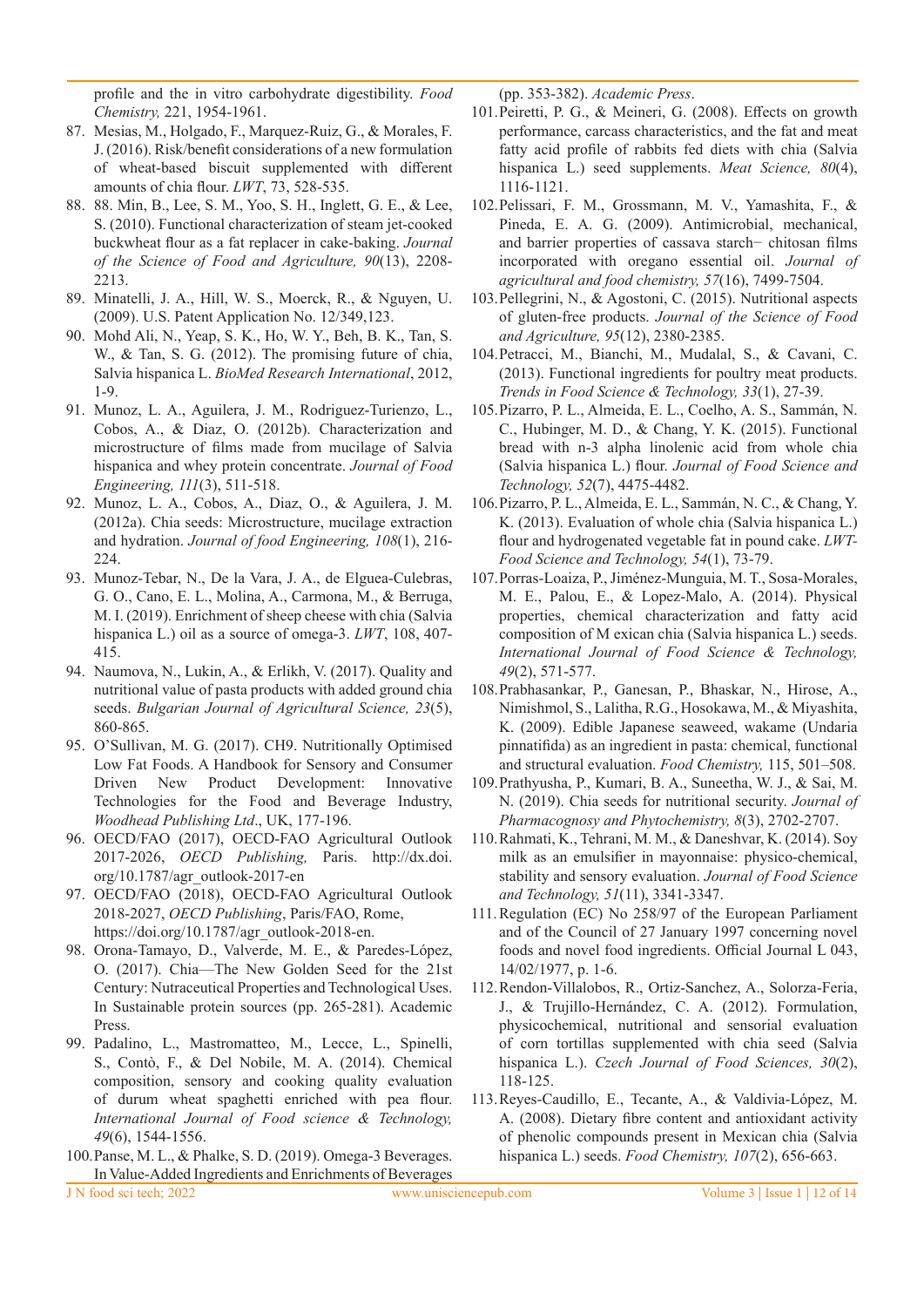- 114.Rodea-Gonzalez, D. A., Cruz-Olivares, J., Román-Guerrero, A., Rodríguez-Huezo, M. E., Vernon-Carter, E. J., & Pérez-Alonso, C. (2012). Spray-dried encapsulation of chia essential oil (Salvia hispanica L.) in whey protein concentrate-polysaccharide matrices. *Journal of Food Engineering, 111*(1), 102-109.
- 115.Rojas, V. M., Marconi, L. F. D. C. B., Guimarães-Inácio, A., Leimann, F. V., Tanamati, A., Gozzo, Â. M., ... & Tanamati, A. A. C. (2019). Formulation of mayonnaises containing PUFAs by the addition of microencapsulated chia seeds, pumpkin seeds and baru oils. *Food Chemistry*, 274, 220-227.
- 116.Roman, L., Santos, I., Martinez, M. M., & Gomez, M. (2015). Effect of extruded wheat flour as a fat replacer on batter characteristics and cake quality. *Journal of food science and technology, 52*(12), 8188-8195.
- 117.Sahagún, F. (1999). Historia General de las Cosas de la Nueva Espana (Codice Florentino). Facsimile. 10<sup>th</sup> ed. Editorial Porrua. Mexico, 688.
- 118.Salgado-Cruz, M. D. L. P., Ramírez-Miranda, M., Díaz-Ramírez, M., Alamilla-Beltran, L., & Calderón-Domínguez, G. (2017). Microstructural characterisation and glycemic index evaluation of pita bread enriched with chia mucilage. *Food hydrocolloids*, 69, 141-149.
- 119.Sandri, L. T., Santos, F. G., Fratelli, C., & Capriles, V. D. (2017). Development of gluten-free bread formulations containing whole chia flour with acceptable sensory properties. *Food Science & Nutrition, 5*(5), 1021-1028.
- 120.Santillán-Álvarez, Á., Dublán-García, O., López-Martínez, L. X., Quintero-Salazar, B., Gómez-Oliván, L. M., Díaz-Bandera, D., & Hernández-Navarro, M. D. (2017). Effect of chia seed on physicochemical and sensory characteristics of common carp restructured as functional food. *Journal of Food Science and Engineering, 7*(3).
- 121.Sayed-Ahmad, B., Talou, T., Straumite, E., Sabovics, M., Kruma, Z., Saad, Z., ... & Merah, O. (2018). Evaluation of nutritional and technological attributes of whole wheat based bread fortified with chia flour. *Foods, 7*(9), 135.
- 122.Seczyk, L., Swieca, M., & Gawlik-Dziki, U. (2016). Effect of carob (Ceratonia siliqua L.) flour on the antioxidant potential, nutritional quality, and sensory characteristics of fortified durum wheat pasta. *Food Chemistry*, 194, 637- 642.
- 123.Segura-Campos, M. R., Ciau-Solís, N., Rosado-Rubio, G., Chel-Guerrero, L., & Betancur-Ancona, D. (2014). Physicochemical characterization of chia (Salvia hispanica) seed oil from Yucatán, México. *Agricultural Sciences, 5*(03), 220.
- 124.Seyedi, S., Koocheki, A., Mohebbi, M., & Zahedi, Y. (2014). Lepidium perfoliatum seed gum: A new source of carbohydrate to make a biodegradable film. *Carbohydrate Polymers, 101,* 349-358.
- 125.Silva, A. F. C., Schimdt, M. M., Scapin, G., Prestes, R. C., Ferreira, S., & da Rosa, C. S. (2015). Effect of extract of chia seed (Salvia hispanica) as an antioxidant in fresh pork sausage. *International Food Research Journal, 22*(3), 1195-1202.
- 126.Sosa, A., Ruiz, G., Rana, J., Gordillo, G., West, H., Sharma, M., & Liu, X. (2016). Chia crop (Salvia hispanica L.): its history and importance as a source of polyunsaturated fatty acids omega-3 around the world: a review. *J Crop Res Fert*, 1, 1-9.
- 127.Sosa, B. A., Ruiz-Ibarra, G., Robles-de la Torre, R. R., Gordillo-Sobrino, G., Sharma, M., & Liu, X. (2017). La chía mexicana (Salvia hispanica L.): su historia e importancia como cultivo mundial. IX Congreso Nacional de Agricultura Sostenible. R. Jarquin-Galvez y A. Huertade la Peña (Eds.). La agricultura sostenible como base para los agronegocios. Primera edición. *SOMAS*, 1504-1555.
- 128.Sosa-Baldivia, A., Ruiz-Ibarra, G., de la Torre, R. R. R., Lopez, R. R., & Lopez, A. M. (2018). The chia (Salvia hispanica): past, present and future of an ancient Mexican crop. *Australian Journal of Crop Science, 12*(10), 1626
- 129.Srour, B., Fezeu, L. K., Kesse-Guyot, E., Alles, B., Mejean, C., Andrianasolo, R. M., ... & Monteiro, C. A. (2019). Ultra-processed food intake and risk of cardiovascular disease: prospective cohort study (NutriNet-Sante). *British Medical Journal,* 365, l1451.
- 130.Statista (2018). Global Dairy Industry-Statistics & Facts. Retrieved from : https://www.statista.com/topics/4649/ dairy-industry/
- 131.Stefani, F. S., de Campo, C., Paese, K., Guterres, S. S., Costa, T. M. H., & Flôres, S. H. (2019). Nanoencapsulation of linseed oil with chia mucilage as structuring material: Characterization, stability and enrichment of orange juice. *Food Research International*, 120, 872-879.
- 132.Steffolani, E., De la Hera, E., Pérez, G., & Gomez, M. (2014). Effect of Chia (S alvia hispanica L) Addition on the Quality of Gluten-Free Bread. *Journal of food quality, 37*(5), 309-317.
- 133.Svec, I. (2015). Hydrated chia seed effect on wheat flour and bread technological quality. Agricultural Engineering International: *CIGR Journal.*
- 134.Tolentino, R. G., Vega, M. L. R., y León, S. V., Fontecha, J., Rodríguez, L. M., & Medina, A. E. (2014). Fatty acid content in chia (Salvia hispanica L.) seeds grown in four Mexican states. *Revista Cubana de Plantas Medicinales, 19*(3), 199-207.
- 135.Turck, D., Castenmiller, J., De Henauw, S., Hirsch-Ernst, K., Kearney, J., Maciuk, A., ... & Pentieva, K. (2019). Safety of chia seeds (Salvia hispanica L.) as a novel food for extended uses pursuant to Regulation (EU) 2015/2283. *EFSA Journal, 17*(4), e05657.
- 136.Ullah, R., Nadeem, M., Khalique, A., Imran, M., Mehmood, S., Javid, A., & Hussain, J. (2016). Nutritional and therapeutic perspectives of Chia (Salvia hispanica L.): a review. *Journal of Food Science and Technology, 53*(4), 1750-1758.
- 137.Uribe, J. A. R., Perez, J. I. N., Kauil, H. C., Rubio, G. R., & Alcocer, C. G. (2011). Extraction of oil from chia seeds with supercritical CO2. *The Journal of Supercritical Fluids, 56*(2), 174-178.
- 138.Urbina M. (1887). Chia and its applications. Nature. Mexican Society of Natural History Volume, 1, 27-36.
- 139.Verdu, S., Barat, J. M., & Grau, R. (2017). Improving